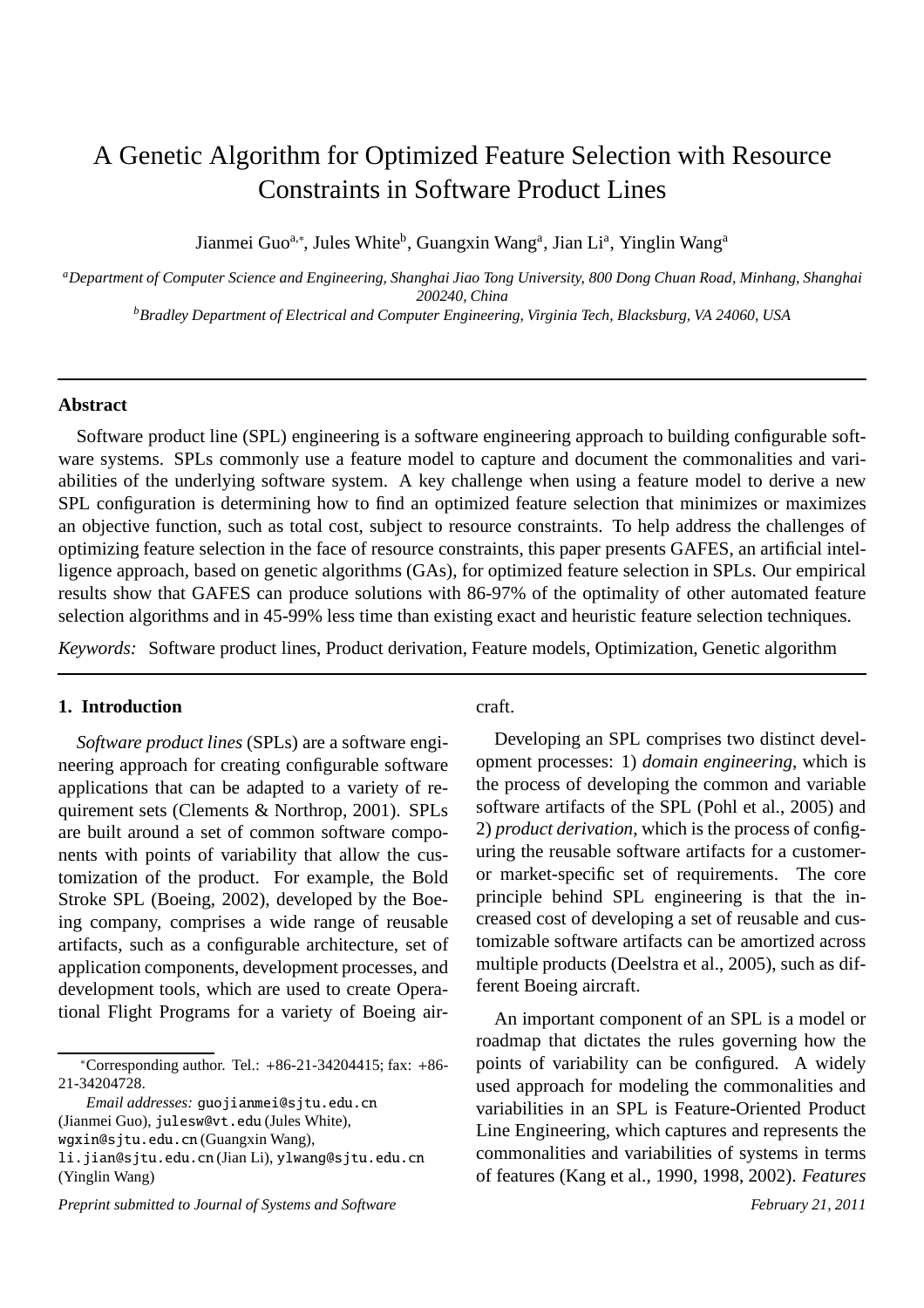are essential abstractions of product characteristics relevant to customers and are typically increments of functionality (Kang et al., 2002; Batory et al., 2006).

Every *product* derived from a feature-oriented SPL is represented by a unique and valid combination of features. The valid combinations of features are governed by the SPL's *feature model*, which defines relationships between the features in an SPL. As shown in Figure 1, a feature model is a tree-like structure that defines the relationships among features in a hierarchical manner. The relationships between the features indicate the choices that the customer can make when customizing a product. For example, in Figure 1, the *Alternative* relationship between the two features "Static" and "Dynamic" indicates that developers can either choose a static or dynamic mechanism for implementing the memory allocation (the "MemAlloc" feature) in the database, but not both. The goal of product derivation is to select an optimal combination of features from the feature model that meets the stakeholder requirements.

**Open Problem** ⇒ **SPL Feature Selection Optimization with Resource Constraints.** Despite the benefits of SPLs, industrial case studies have shown that product derivation is still "a time-consuming and expensive activity" (Deelstra et al., 2004, 2005). Developers face a number of challenges when attempting to derive an optimized feature selection that meets an arbitrary set of requirements. For example, developers of the database SPL shown in Figure 1 may need to derive the set of features that meets a set of functional requirements for a mobile application while simultaneously minimizing memory consumption (the optimization goal). Some configurations of the database may reduce memory consumption but require more disk space than can be supported by the mobile platform (a resource constraint).

Even in a small feature model, feature combinatorics can produce an exponential number of product configurations. For example, about 280 different product configurations can be derived from the relatively simple feature model shown in Figure 1. Moreover, once a feature selection is made, it must be verified to conform to the myriad constraints in the feature model. Additional resource constraints or non-functional requirements, such as the binary size, performance, or total budget for a product (Siegmund

et al., 2008; White et al., 2009), make the feature selection process even more complex and difficult. Previous research has shown that finding an optimal feature selection that conforms to both the feature model constraints and the resource constraints is an NPhard problem (White et al., 2009). To overcome the complexity of selecting an optimized feature selection that meets resource constraints, developers need tools to help automate the process.

SPL feature selection optimization with resource constraints is similar to configuration optimization problems that have been addressed by other automated feature selection approaches that do not consider resource constraints (Benavides et al., 2008). Many researchers in the SPL community have applied and extended various AI techniques to solve the SPL feature selection problem, e.g., using CSP (Benavides et al., 2005), BDD (Czarnecki & Wasowski, 2007; Mendonca et al., 2009) and SAT solvers (Batory, 2005), but have not considered resource constraints in their work. Moreover, these exact techniques show exponential time complexity and do not scale to large industrial feature models with hundreds or thousands of features (White et al., 2009). Other researchers have developed polynomial-time approximation algorithms for selecting highly optimal feature sets (White et al., 2009), but their approaches still require significant computing time. In addition, some visualization techniques (Sellier & Mannion, 2007; Botterweck et al., 2007) have been devised to assist developers in feature selection. However, industrial-sized feature models can have hundreds or thousands of features (Steger et al., 2004; Loesch & Ploedereder, 2007), which makes a manual feature selection process challenging, particularly for an NP-hard feature selection problem with resource constraints.

**Solution Approach** ⇒ **Genetic Feature Selection Optimization Algorithms.** In this paper, we introduce an AI approach, based on genetic algorithms (GAs), to SPL feature selection optimization with resource constraints. A GA is a stochastic and global search heuristic that mimics natural evolution (Mitchell, 1996). It can quickly scan a vast population of possible solutions. GAs often work well for highly constrained problems, such as the Traveling Salesman (Muhlenbein, 1989) and Satisfiability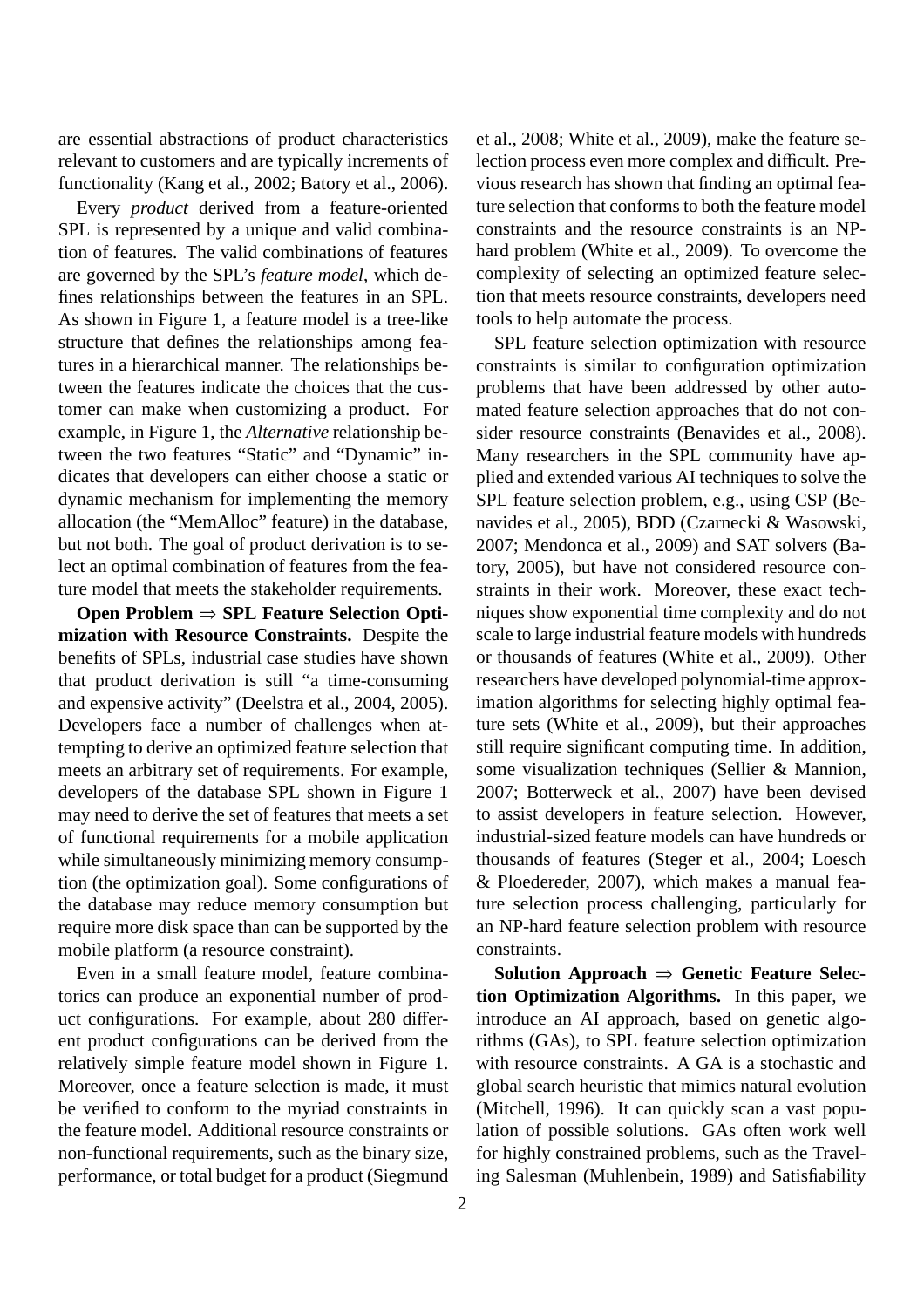

Figure 1: Example feature model for the FAME-DBMS SPL

problems (De Jong & Spears, 1989).

In this paper, we adapt GAs to the SPL feature selection problem, and propose a GA-based AI approach, called *GAFES*. GAFES can quickly derive an optimized feature selection by evaluating different configurations that both optimize product capabilities and honor resource limitations. GAFES combines a novel feature selection repair operator and a penalty function for resource constraints to obtain fast feature selection times. Our empirical results show that GAFES can produce feature selections with objective function scores that are within 86-97% of the feature selections produced by prior AI feature selection techniques, such as FCF (White et al., 2009) and CSP/SAT-based approaches (Benavides et al., 2005; Batory, 2005; Czarnecki & Wasowski, 2007), for feature models whose size ranges from 10 to 10,000 features. Moreover, in our experiments, GAFES derives feature selections 45-99% faster than these existing heuristic and exact feature selection optimization techniques.

The main contributions of this paper to the study of AI-based optimized feature selection for SPLs are summarized as follows:

• We show how to adapt GAs to the SPL feature selection optimization with resource constraints and propose a modified GA named GAFES to derive an optimized feature selection subject to the feature model constraints and the resource constraints.

- We present a repair operator that allows a GA or other evolutionary algorithm to transform an arbitrary feature set into a valid feature combination that conforms to the feature model constraints.
- We describe a penalty function, based on the ratio of objective function value to consumed resources, that can improve the search process of a GA or evolutionary algorithm to that meets resource constraints.
- We present empirical results from experiments on feature models with 10 to 10000 features. The results show that GAFES can produce feature selections that are within objective function scores that are within 86-97% of feature selections produced by other feature selection techniques. GAFES, however, derives feature selections 45-99% faster than existing heuristic and exact feature selection techniques.

The remainder of this paper is organized as follows: Section 2 contains a brief introduction to feature models; Section 3 presents a motivating example; Section 4 formalizes the SPL feature selection problem; Section 5 discusses the challenges of adapting GAs to the SPL feature selection problem; Section 6 details our genetic feature selection optimization algorithm, called GAFES, and analyzes its algorithmic complexity; Section 7 introduces our experiments with feature model generation and test pat-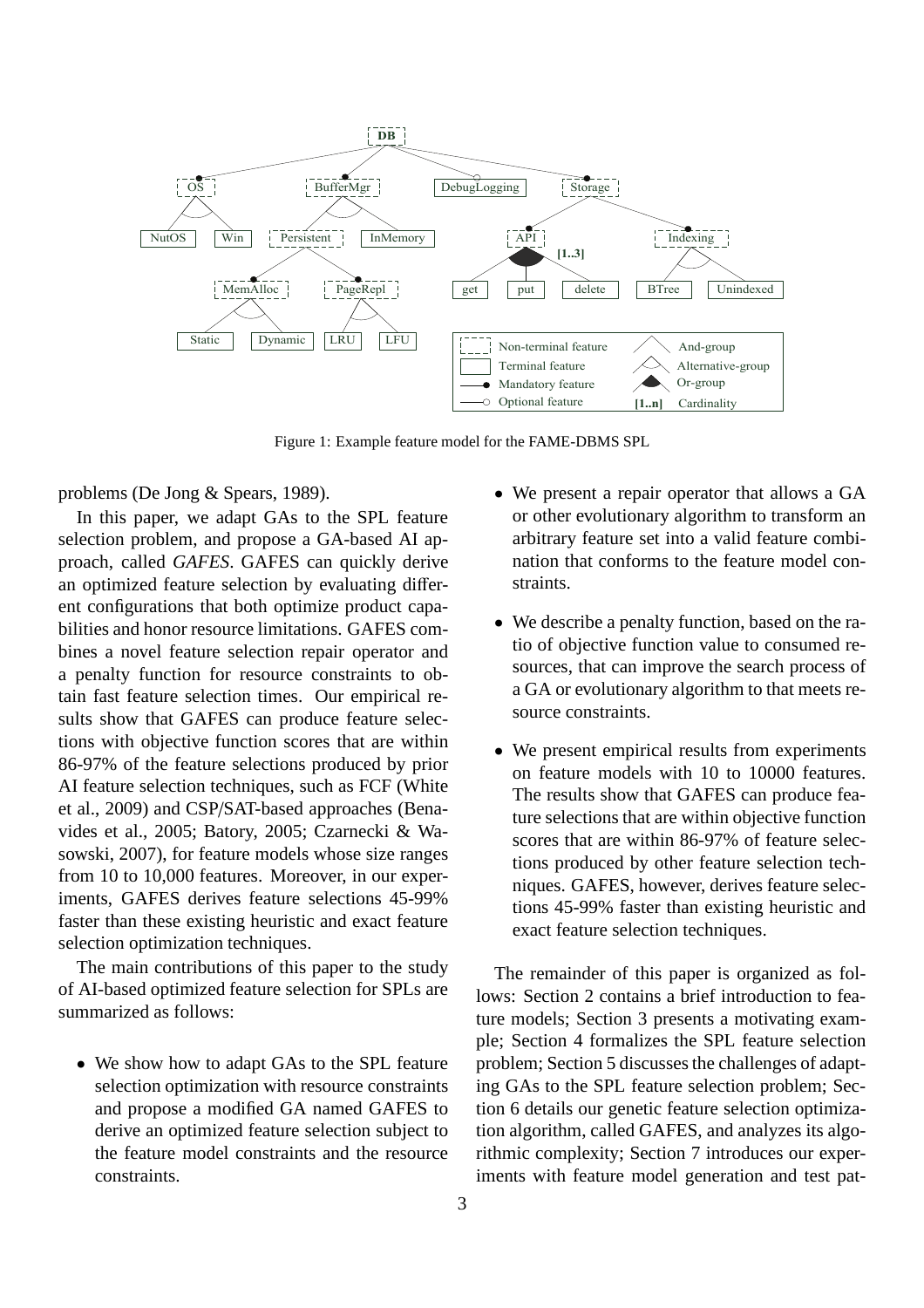tern generation, and presents our empirical results; Section 8 compares our work with related work; and Section 9 presents concluding remarks and lessons learned.

#### **2. Feature Modeling Background**

Figure 1 shows a partial feature model of an embedded database SPL called FAME-DBMS inspired from (Rosenmuller et al., 2008; Thum et al., 2009). A feature model is a tree of features. Every node in the tree has one parent except the *root feature* (e.g., 'DB'). A *terminal* feature (e.g., 'NutOS') is a leaf and a *non-terminal* feature (e.g., 'OS') is an interior node of a feature diagram (Batory, 2005; Thum et al., 2009). Every non-terminal feature represents a composition of features that are its descendants.

A feature model is organized hierarchically and is graphically depicted as an AND-OR *feature diagram* (Kang et al., 1990). *Cross-tree constraints* are used to represent non-hierarchical composition rules comprising mutual dependency (*requires*) and mutual exclusion (*excludes*) relationships (Kang et al., 1990). There are two cross-tree constraints in Figure 1, "LRU requires BTree" and "LFU requires BTree".

New products are derived from a feature model by finding a *configuration* of terminal features (Thum et al., 2009). A feature selection represents a specific product satisfying customer requirements. The actual resource consumption and the benefits of a product can be calculated from the set of terminal features (White et al., 2009). For example, a feature selection from the FAME-DBMS feature model can be used to calculate the amount of memory consumed by the buffer management configuration that is contained in the feature selection.

A feature selection is *valid* if the selection of features is allowed by the constraints described in the feature model. Connections between a feature and its group of children define the constraints on feature selection. The constraints that can be used to govern the allowable child feature selections are *And-* (e.g., 'OS', 'BufferMgr', 'DebugLogging', and 'Storage'), *Or-* (e.g., 'get', 'put' and 'delete'), and *Alternative-*groups (e.g., 'NutOS' and 'Win'). The members of And-groups can be either *mandatory*

(e.g. 'OS', 'BufferMgr', and 'Storage') or *optional* (e.g. 'DebugLogging'). Or-groups and Alternativegroups have their own *cardinalities* (Czarnecki & Wasowski, 2007). For example, at least 1 and at most 3 API ('get', 'put' and 'delete') must be selected. Other constraints have been proposed, such as cardinality constraints (Czarnecki & Wasowski, 2007), but we focus on the core constraints that are common across all feature modeling approaches.

The rules for selecting features from a feature model can be summarized as follows (Guo & Wang, 2010): if a feature is selected, its parent must also be selected. If a feature is selected, all of its mandatory children participating in an And-group must be selected. For example, in Figure 1, "Storage" has a mandatory sub-feature "API", which must also be selected if "Storage" is selected. If the selected feature has an Or-group containing children, at least one child must be selected, and in Alternative-groups, exactly one child is selected. For example, at leat 1 and at most 3 child features of "API" can be selected. "Indexing" requires the selection of either of its "BTree" or "Unindexed" sub-features, but not both.

#### **3. Motivating Example**

Figure 2 shows a scenario of a sensor network that applies FAME-DBMS, which is excerpted from (FAME-DBMS, 2002). In this motivating example, sensor nodes measure values for temperature, air pressure, and luminance in a biological environment to monitor the growth conditions of different plants. A biological scientist can also manually augment the sensor data by entering additional information about the plants into a PDA. Scientists can use a PDA to retrieve information from the sensor network through a data access point. All the data is stored in a server for further analysis. In every embedded system of this scenario, such as the sensor nodes and the PDA, the FAME-DBMS is used to store and retrieve the data.

The key to product derivation is to select a good feature combination from a feature model according to the requirements of customers and vendors. In practice, feature selection must consider the tradeoff between the resource consumption and value of the target product and the limited vendor budget.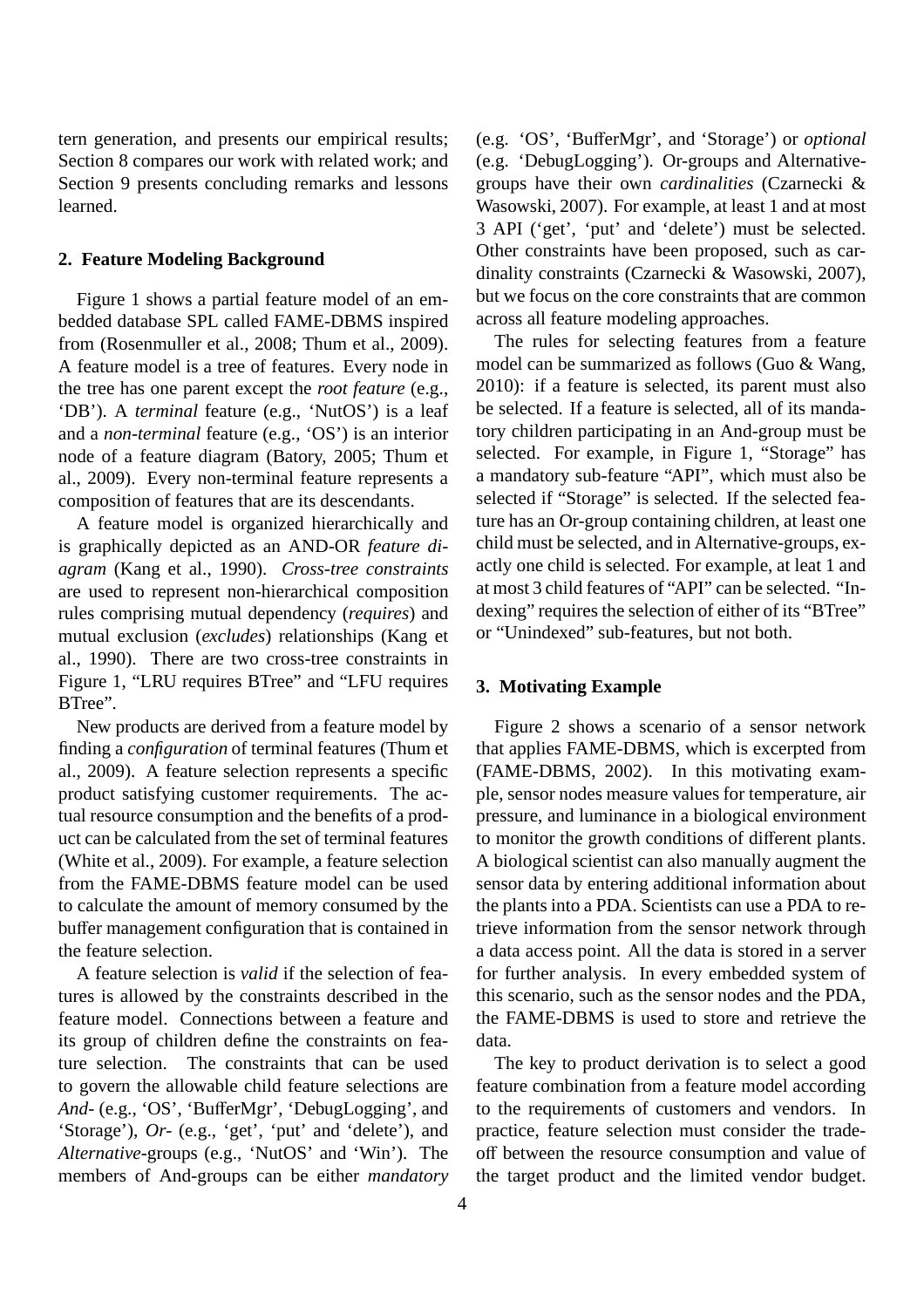

Figure 2: A sample application scenario for the FAME-DBMS

Table 1: Example resource consumption and performance of a subset of the FAME-DBMS features

| Feature                         |               |   | Perf. CPU Mem. Cost |    |
|---------------------------------|---------------|---|---------------------|----|
| DB/OS/NutOS                     | 8             | 4 | 2048                | 10 |
| DB/OS/Win                       | 5             |   | 1024                | 15 |
|                                 |               |   |                     |    |
| DB/DebugLogging                 | $\mathcal{L}$ | 3 | 256                 | 50 |
|                                 |               |   |                     |    |
| DB/Storage/Indexing/Btree       | 8             | 4 | 512                 | 30 |
| DB/Storage/Indexing/Unindexed 4 |               | 2 | 128                 | 20 |

In the motivating example, the resource consumption comes from the consumption of CPU, memory, available budget, and development staff time (White et al., 2009). Regardless of what configuration of the system is chosen, the resource consumption must not exceed the available values of the target platform. For example, the total memory consumed by the database deployed to the PDA cannot be more than the memory available on the PDA. Moreover, the product may need to be optimized for a specific characteristic, such as minimizing the total cost of each node in the sensor network or maximizing maintainability (Siegmund et al., 2008), performance, stability, etc.

Take the feature model shown in Figure 1 for example, Table 1 shows example information about the provided performance and the consumed resources of a subset of the FAME-DBMS features. Each feature is identified by the path from the root feature in the model to it. In this example, customers want a target product (an embedded database) with maximum performance, but that fits within a limited budget. This budget constraint is a resource limitation, e.g., CPU  $\leq 40$ , Memory  $\leq 4096$ , and Cost  $\leq 200$ . Thus the problem is to derive a target product with the maximum performance subject to the resource limitations. For feature models with hundreds or thousands of features and a large number of feature combinations, choosing an optimized feature selection is hard.

## **4. Feature Selection with Resource Constraints Problem Formalization**

More formally, SPL feature selection optimization with resource constraints can be defined as follows. Let  $F = \{f_i\}$ ,  $1 \le i \le n$  denote all *n* features defined in a feature model and *C* all the dependency constraints and cross-tree constraints depicted by the arcs in the feature diagram, e.g., in Figure 1, 'OS', 'BufferMgr', and 'Storage' are required child features of 'DB'. Every feature  $f_i \in F$  has an associated resource consumption,  $r(f_i) \in Z$ , and a provided value,  $v(f_i) \in Z$ . *R*(*F*) indicates the set of resources consumed by all the features (e.g., columns 3-5 in Table 1) and  $V(F)$ the set of values provided by all the features (e.g., columns 2 in Table 1). *Rc* includes the resource constraints, e.g., CPU  $\leq 40$ , Memory  $\leq 4096$ , and Cost  $\leq 200.$ 

Here, we only consider the resource consumed by and the value provided by terminal features because the actual resource consumption and the benefits of a product mainly come from terminal features (White et al., 2009). That is to say, the resource consumed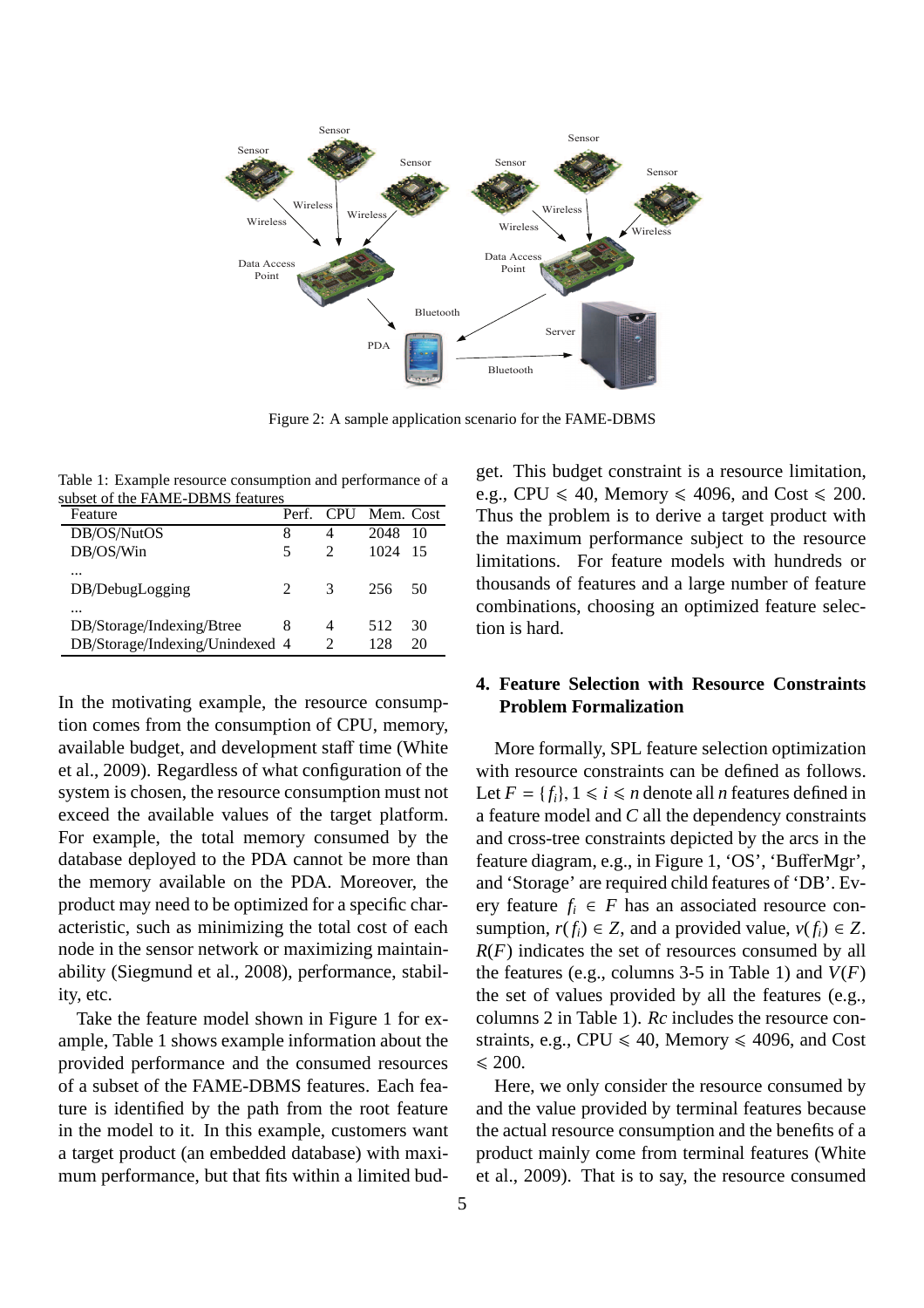by and the value provided by all the non-terminal features are 0. Thus:

**Definition 1.** *Given a feature model with n features*  $F = \{f_i\}, 1 \le i \le n$  *and a set of constraints C, the goal of the feature selection problem is to find a feature subset*  $S$  ⊆  $2^F$  *from all valid feature combinations defined in the feature model such that*

$$
V(S) (i.e., \sum_{f_i \in S} v(f_i)) \text{ is maximized}
$$
 (1)

*subject to*

$$
S \longrightarrow_{conforms \ to} C \tag{2}
$$

*and*

$$
R(S) (i.e. \sum_{f_i \in S} r(f_i)) \leqslant Rc \tag{3}
$$

*for the resource constraint*  $Rc \in \mathbb{Z}^+$ *.* 

# **5. Challenges of Adapting GAs to SPL Feature Selection Optimization**

To make well-informed configuration decisions, developers need the ability to easily generate and evaluate different feature selections that both satisfy resource limitations and optimize specific product capabilities, e.g., minimizing total cost or required CPU and memory in the motivating example. For example, developers of the FAME-DBMS system might need to compare two different SPL configurations that are optimized to minimize memory consumption. In one configuration, the developers might opt to slightly relax their budget constraint to determine what additional performance and storage capacity could be obtained for slightly more money.

Generating valid feature selections and evaluating them is computationally complex and time consuming and thus these types of comparative analysis are difficult. From Definition 1, we can see that the SPL feature selection optimization problem with resource constraints is a highly constrained problem. The SPL feature selection optimization with resource constraints has been proven to be NP-hard and thus exact algorithms for the problem do not scale well (White et al., 2009).

One approach to addressing this problem is to use an AI technique, such as a GA, to automate the feature selection process. However, there are a number of challenges to develop a GA for SPL feature selection optimization with resource constraints. In the remainder of this section, we show that there are three key challenges to developing a GA for optimized feature selection with resource constraints: 1) randomly generating initial solutions tends to produce invalid starting points for a GA; 2) traditional GAs for general feature selection (Yang & Honavar, 1998; Oh et al., 2004) generate an arbitrary feature set, which may not conform to the feature model constraints; and 3) when facing feature selection problems that include resource constraints, GAs require some form of repair or penalty approach , which is hard to derive.

# *5.1. Challenge 1: Randomly Seeding the Initial Population with Valid Feature Selections*

A GA is a stochastic algorithm that mimics natural evolution. Its basic steps and running mechanism are shown in Figure 3. The GA first maintains an initial population of solutions (called individuals or *chromosomes*). A binary encoding is used to represent a potential solution as a chromosome (*e.g.* string, such as "10010101"). As in the case of biological evolution, the evolutionary process begins with an initial population of chromosomes and proceeds over a series of generations. In each generation, every chromosome in the current population is evaluated by a fitness function, which is an objective function that determines the optimality of a chromosome so that chromosomes can be compared against each other. The best chromosomes are selected as parents, and undergo genetic operations, such as crossover and mutation, to generate a new offspring from them. The offspring then replaces a member of the population in the next generation based on a replacement policy. The evolutionary process continues until a chromosome satisfying a minimum criteria is found or a fixed number of generations reaches.

To employ a GA for feature selection, a group of feature sets must be generated randomly to obtain an initial population. However, since they are generated randomly, these initial feature sets may not be valid feature combinations that conform to the fea-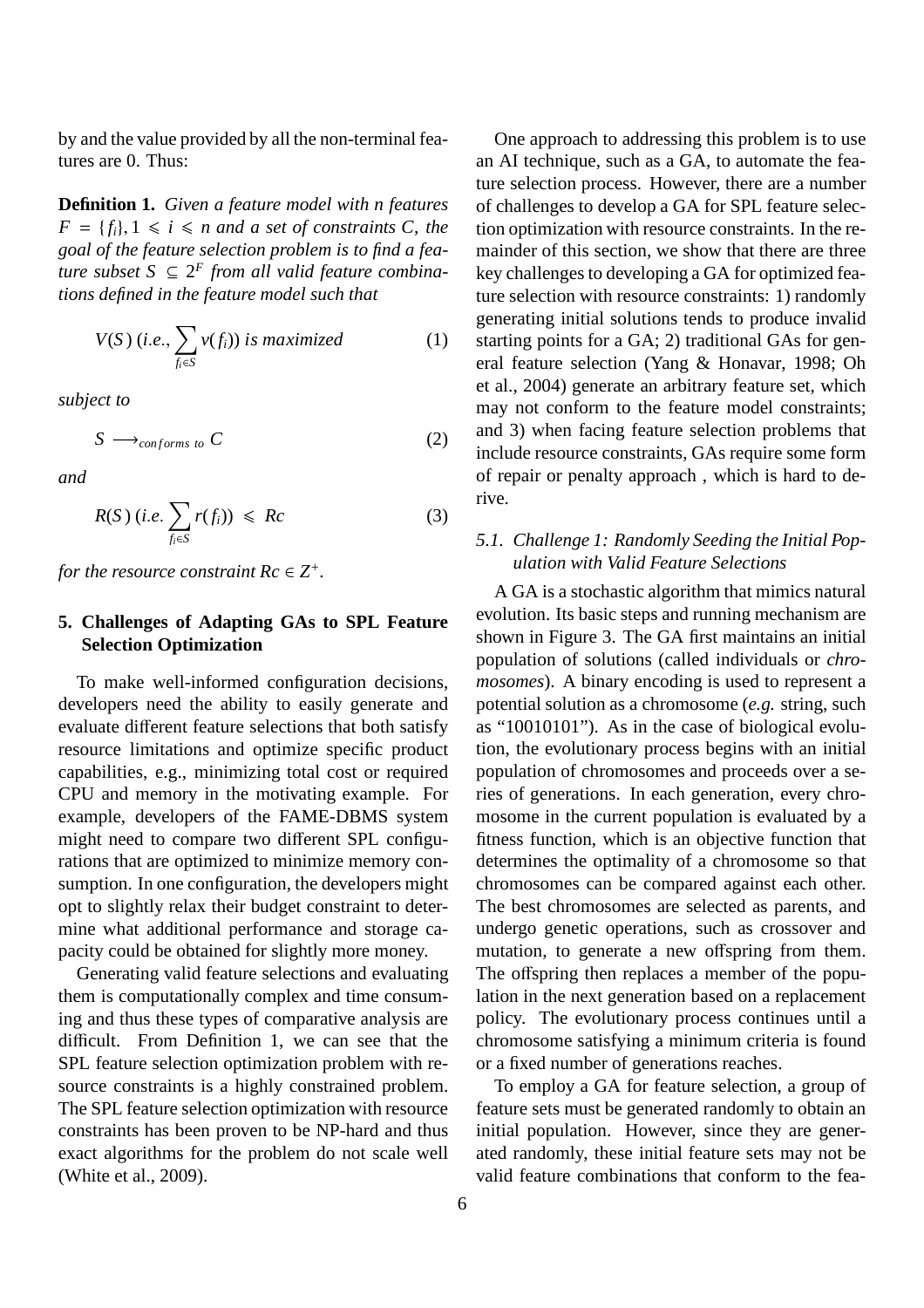

Figure 3: The running mechanism of GAs

ture model constraints. For example, according to traditional GAs, a feature set {Win, Dynamic, LRU, API, get, BTree, Unindexed} could be randomly selected from the feature model shown in Figure 1 and be used as an initial population member. However, this random feature set is not a valid product configuration because only one feature from "BTree" and "Unindexed" can be selected. Thus randomly generating initial solutions tends to produce a large set of invalid starting points, which decreases the probability that a valid or optimized solution will be found. In order to develop a good GA for feature selection, developers must devise methods for handling the random generation of a set of valid feature selections. Section 6.3 describes how we address this challenge by applying an algorithm of transforming randomly generated feature sets into valid feature selections.

# *5.2. Challenge 2: Generating Valid Feature Selections During Feature Selection Evolution*

After a GA has generated an initial population, it proceeds to select population members to combine to produce new solutions. A core tenet of a GA is that combining two solutions has the potential to yield another good or better solution. When population members represent feature selections, however, combining two arbitrary solutions without violating feature model constraints is hard.

For example, suppose there are two initial valid solutions for the feature model shown in Figure 1, {DB, OS, BufferMgr, Storage, Win, In-Memory, API, Indexing, get, Unindexed} and {DB, OS, BufferMgr, Storage, NutOs, Persistent, API, Indexing, MemAlloc, PageRepl, get, BTree, Dynamic, LRU}. Using the chromosome encoding process described in Section 6.1, we perform a breadth-first traversal (a.k.a., level-order traversal)

of the feature model and encode the two initial solutions into two strings, representing their genetic chromosomes: "1110101011100100010000" and "1110110101111100100110". Then we perform a uniform crossover operation (presented in Section 6.6) by a random crossover mask "1100111001001110110011". Finally we can get a new offspring "1110101101110100010100" that indicates an invalid feature selection {DB, OS, BufferMgr, Storage, Win, Persistent, API, Indexing, MemAlloc, get, Unindexed, Dynamic}. Section 6.2 describes how we address this challenge by introducing an algorithm, called *fmTransform*, to transform the new generated offspring into a valid feature selection that conforms to the feature model constraints.

# *5.3. Challenge 3: Generating Feature Selections that Fit Resource Constraints*

The SPL feature selection problem becomes more complex when resource constraints, such as CPU  $\leq 40$ , Memory  $\leq 4096$ , and Cost  $\leq 200$ , must be considered. These considerations add further constraints that the population members may violate. Not only may the randomly generated initial population members consume more resources that are available but the evolutionary combination of chromosomes may yield offspring with excess resource consumption.

One common approach used in GAs to handle situations where generated offspring may represent invalid solutions is to use a *repair operator* to fix invalid solutions. A repair operator takes an invalid solution as input and generates a valid solution. The key challenge to applying repair operators to resource consumption violations is that determining how to reach a valid feature selection that satisfies resource constraints from an arbitrary feature selection is an NP-hard problem (White et al., 2009).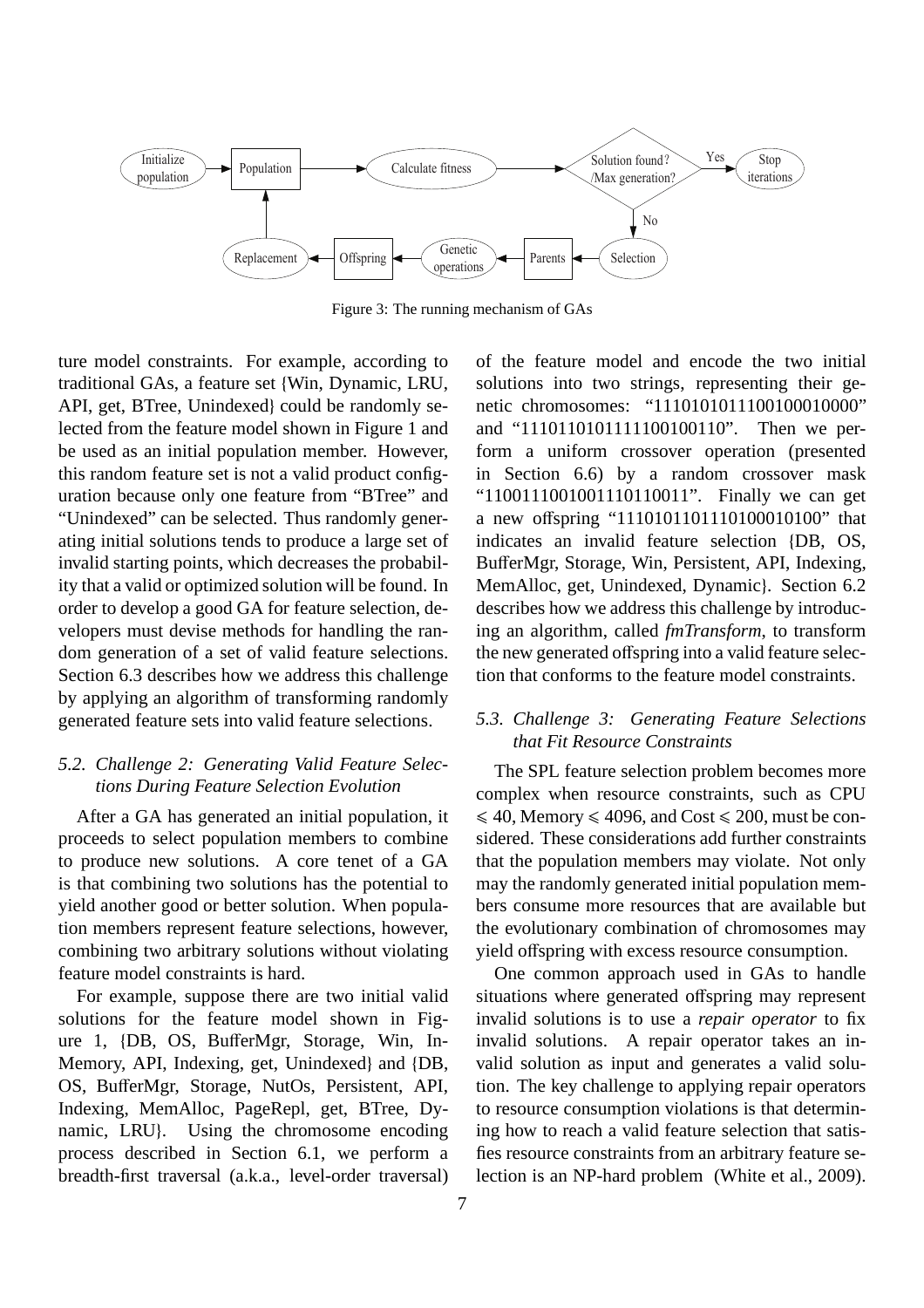Another approach that is commonly employed is to design the objective function so that invalid solutions always score lower than valid solutions. However, designing an objective function to balance resource consumption against desired SPL product capability is hard. Section 6.4 describes how we address this challenge by computing the proportion of the generated value to the consumed resource as the fitness function in GAFES.

# **6. GAFES: A GA-based AI Approach to Optimized Feature Selection in SPLs**

Following the idea of GAs, we designed a GAbased AI approach to automate SPL feature selection optimization with resource constraints, GAFES, which is presented in Algorithm 1. In the following sections, we present a detailed specification of GAFES. The remainder of this section is structured as follows: 1) we define a mathematical representation for the chromosomes (solutions) (Section 6.1); 2) we present an algorithm, called *fmTransform*, that can repair a feature selection that violates the feature model constraints (Section 6.2); 3) we describe how GAFES uses a combination of random feature selection and *fmTransform* to obtain an initial population (Section 6.3); 4) we define the fitness function, present the mechanism of selection and replacement, and give the termination conditions for GAFES (Section 6.4); 5) we define the genetic operations including crossover and mutation (Section 6.6); and 6) we discuss how we determine the initial parameter values for GAFES, including the size of the population, the maximum generation, the crossover probability and the mutation rate.

#### *6.1. Feature Chromosome Encoding*

A chromosome in our GAFES represents a feature combination in a feature model. For a feature model with *n* features, each chromosome is composed of *n* genes and each gene represents a feature. Here, a string with *n* binary digits is used to encode a chromosome. A binary digit represents a feature, values 1 and 0 meaning selected and unselected. For example, a chromosome "1110101011100100010000" means that the features {DB, OS, BufferMgr, Storage, Win,

**Input**: a feature model with  $F = \{f_i\}, 1 \le i \le n, C$ ,  $R(F)$ ,  $V(F)$ , and  $Rc$ .

**Output**:  $S \subseteq 2^F$ .

**1** Initialize population *P*;

#### **2 repeat**

- **3** select two parent chromosomes *p*1 and *p*2 from *P*;
- 4 offspring = crossover( $p1$ ,  $p2$ );
- **5** mutation(offspring);
- **6** fmTransform(offspring);
- *7* **<b>if**  $R(offspring) \leq Rc$  **then**
- **8** replace(P, offspring);
- **9 until** *stopping condition* ;
- **10** return *S* that is the fittest chromosome in *P*;

InMemory, API, Indexing, get, Unindexed} are selected, if a breadth-first traversal of the feature model shown in Figure 1 is performed.

# *6.2. fmTransform: An Algorithm for Arbitrary Feature Set Transformation*

As is described in Section 5, the key to adapting GAs to the SPL feature selection problem is to develop a mechanism to transform an arbitrary (maybe invalid) feature selection into a valid feature combination. We designed an algorithm, called *fmTransform* to achieve the task. As is shown in Algorithm 2, the input is a feature model with its features *F* and its constraints *C*, and an arbitrary feature set  $S_R$ . Generally  $S_R$  is generated randomly. The output is a valid feature combination  $S<sub>V</sub>$  transformed from  $S<sub>R</sub>$  according to *C*.  $S_E$  contains all the features that should not be selected.

Algorithm 2 works as follows. For each feature  $f \in S_R$ , if  $f \notin S_V$  and  $f \notin S_E$ , then *f* is included in  $S<sub>V</sub>$ . Meanwhile, a path passing through the feature *f* is extended until one end of the path reaches the root feature and the other reaches a terminal feature. All the features in the path are also included in  $S_V$ . The above process is repeated until all the features in  $S_R$  are traversed. After traversing  $S_R$ , we traverse all the features in  $S_V$ , find out those features whose children have not yet been included in  $S_V$  and put them into  $S_G$ . For each feature in  $S_G$ , we generate its path from the root feature to a terminal feature and then include all the features through the path in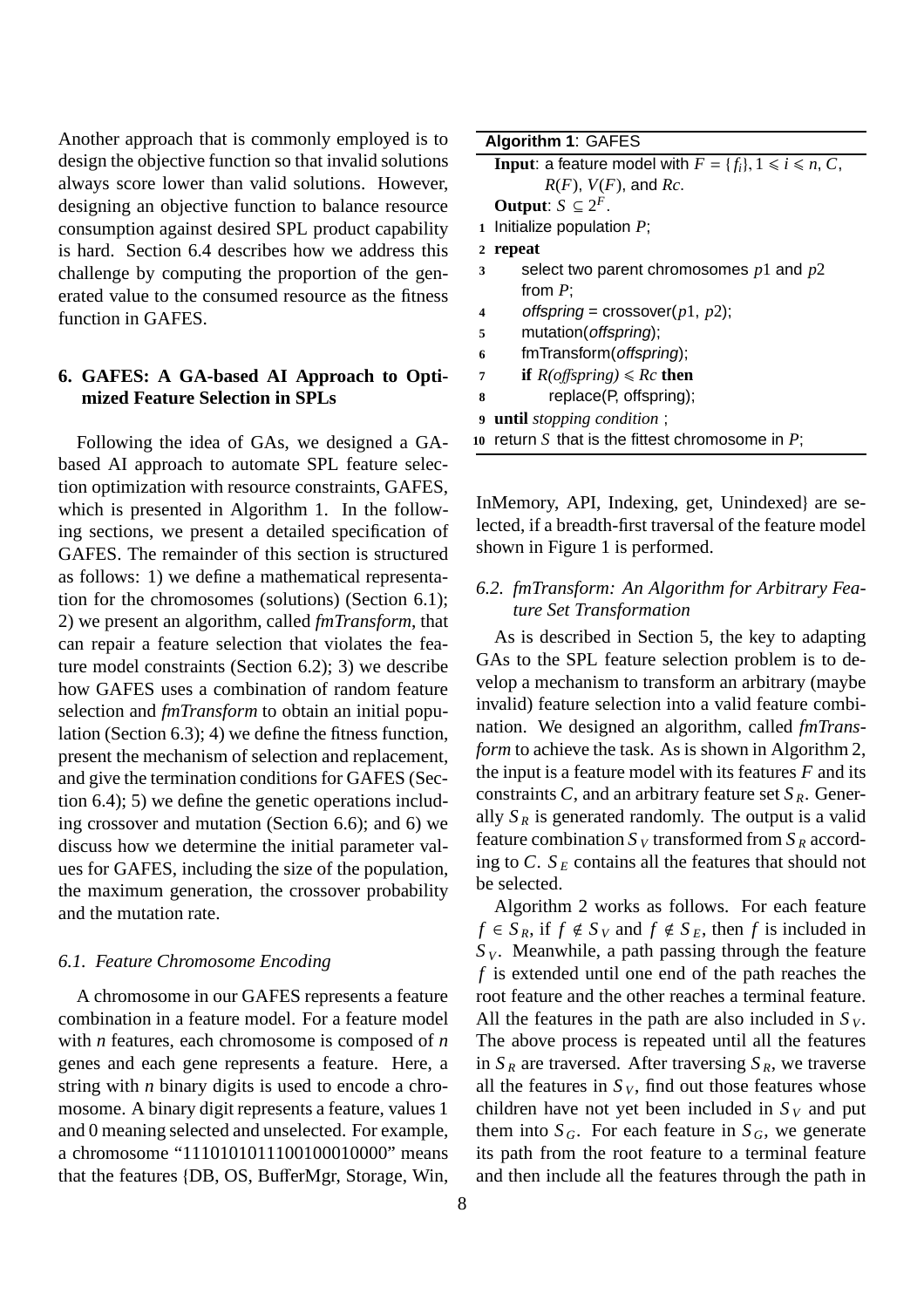| <b>Step</b>    | Input feature | Initial operation   | S V                         | S E           |
|----------------|---------------|---------------------|-----------------------------|---------------|
|                | in $S$ R      |                     |                             |               |
|                | Win           | Includes('Win')     | Win, OS, DB, BufferMgr,     | <b>NutOS</b>  |
|                |               |                     | Storage, API, Indexing      |               |
| 2              | Dynamic       | Includes('Dynamic') | Dynamic, MemAlloc,<br>$(+)$ | $(+)$ Static, |
|                |               |                     | Persistent, PageRepl,       | InMemory      |
| 3              | LRU           | Includes('LRU')     | (+) LRU                     | $(+)$ LFU     |
| $\overline{4}$ | API           |                     | $(=)$                       | $(=)$         |
| 5              | get           | Includes('get')     | $(+)$ get                   | $(=)$         |
| 6              | <b>B</b> Tree | Includes('BTree')   | $(+)$ BTree                 | (+) Unindexed |
| 7              | Unindexed     |                     | $(=)$                       | $(=)$         |

(+) means the current result equals to the result of previous step plus the following elements.

(=) means the current result equals to the result of previous step.

| Figure 4: Demonstration of executing fmTransform |  |
|--------------------------------------------------|--|
|--------------------------------------------------|--|

|  |  | <b>Algorithm 2:</b> fmTransform( $S_R$ ) |
|--|--|------------------------------------------|
|--|--|------------------------------------------|

|    | <b>Input:</b> F, C, $S_R \subseteq 2^F$ .                                         |
|----|-----------------------------------------------------------------------------------|
|    | <b>Output:</b> $S_V \subseteq 2^F$ .                                              |
|    | $1 S_V \leftarrow \emptyset; S_E \leftarrow \emptyset; S_G \leftarrow \emptyset;$ |
|    | 2 foreach feature $f \in S_R$ do                                                  |
| 3  | if $f \notin S_V$ and $f \notin S_E$ then Include Feature(f);                     |
|    | 4 end                                                                             |
|    | 5 foreach feature $f \in S_V$ do                                                  |
| 6  | <b>if</b> every child feature of $f \notin S_V$ <b>then</b> $S_G \leftarrow f$ ;  |
|    | 7 end                                                                             |
|    | <b>8 foreach</b> feature $f \in S_G$ do                                           |
| 9  | while $f$ is not a terminal feature $\bf{do}$                                     |
| 10 | $f \leftarrow$ randomly select a child feature of f;                              |
| 11 | Include Feature $(f)$ ;                                                           |
| 12 | end                                                                               |
|    | 13 end                                                                            |
|    |                                                                                   |

 $S_V$ , which guarantees the final feature combination complete and valid.

Figure 4 demonstrates a sample process of executing *fmTransform* on the feature model show in Figure 1. The input  $S_R$  is {Win, Dynamic, LRU, API, get, BTree, Unindexed}. When a feature in  $S_R$  is input, a set of features required by the input feature and the feature model constraints is included in  $S_V$ , and another set of features excluded by the input feature and the constraints is included in  $S_E$ . The final output  $S_V$  is {DB, OS, Win, BufferMgr, Persistent, MemAlloc, Dynamic, PageRepl, LRU, Storage, API, get, Indexing, BTree}, and  $S_E$  is {NutOS, Static, In-Memory, LFU, Unindexed}.

#### **Algorithm 3**: IncludeFeature(*f*)

- **1 if**  $f \notin S_V$  and  $f \notin S_E$  **then**  $S_V \leftarrow f$ ;
- **2 if** *f is not the root feature* **then**
- **3** IncludeFeature(the parent feature of *f*);
- **4 if** *f* ∈ *an Alternative-group* **then**
- **5** ExcludeFeature(all *f* 's brother features in the same group)
- **6 if**  $f$ 's children ∈ *an* And-group **then**
- *foreach feature f'*  $\in$  *the group of f's children* **do**
- **if**  $f'$  is mandatory **then** lncludeFeature( $f'$ );
- **9 end**
- **if** *f* excludes  $f' \in C$  or  $f'$  excludes  $f \in C$  **then**
- 11 ExcludeFeature(f');
- **if** *f requires*  $f' \in C$  **then** lncludeFeature( $f'$ );

|  | <b>Algorithm 4: Exclude Feature <math>(f)</math></b> |
|--|------------------------------------------------------|
|--|------------------------------------------------------|

- **1 if**  $f \notin S_V$  and  $f \notin S_E$  **then**  $S_E \leftarrow f$ ;
- *foreach feature f'*  $\in$  *the group of f's children* **do** ExcludeFeature(*f* ′ );
- **3 if**  $f ∈ an And-group$  and  $f$  *is mandatory* **then**
- **4** ExcludeFeature(the parent feature of *f*);
- 5 if  $f'$  *requires*  $f \in C$  then ExcludeFeature( $f'$ );

Algorithm 3 and Algorithm 4 determine whether a feature should be included ( $\in S_V$ ) or be excluded  $(\in S_E)$ . They works in terms of the following rules. First, if a feature is included and is not the root feature, then its parent should also be included; if a feature is excluded, then its children should also be excluded. Second, for an Alternative-group, if one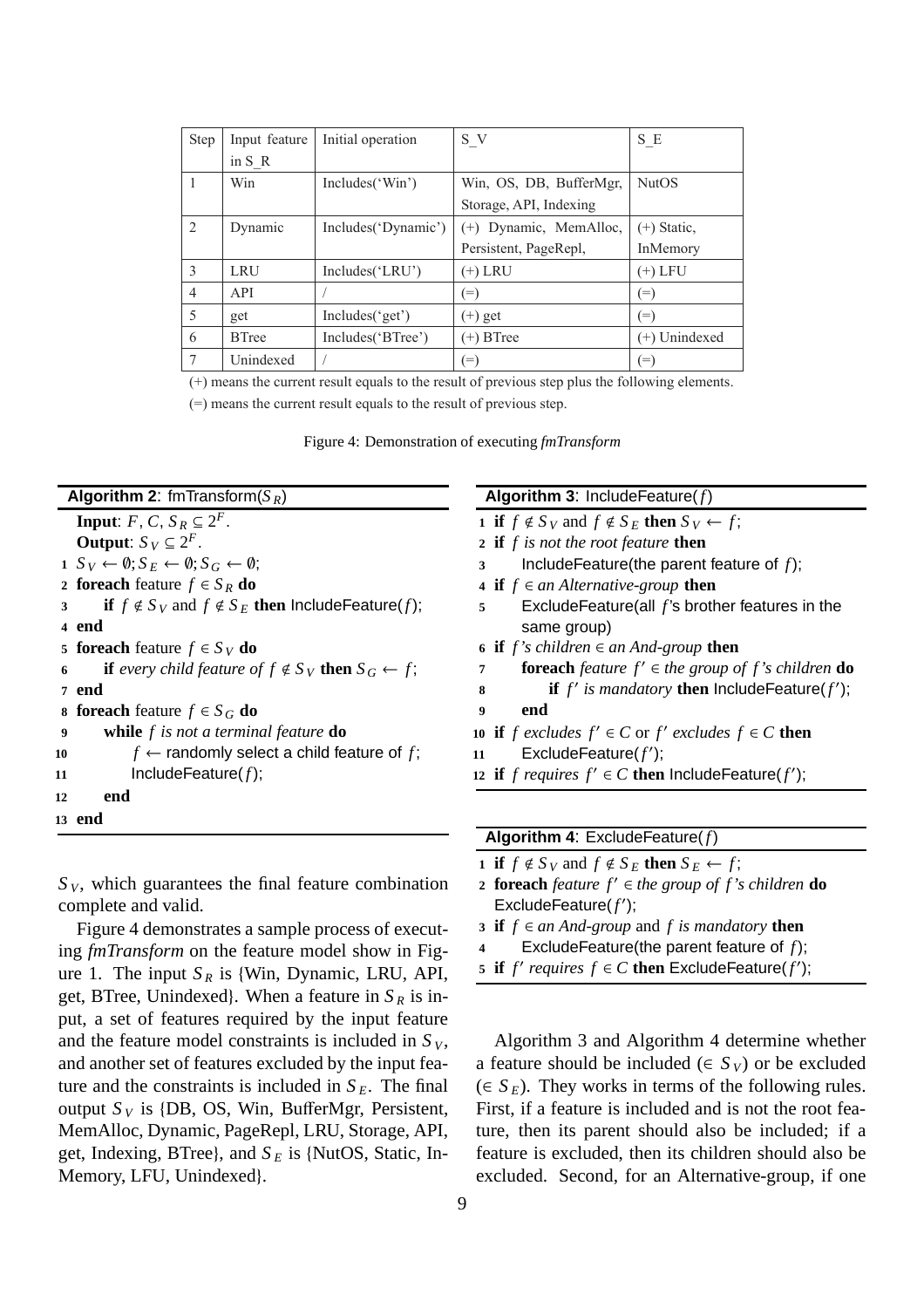of its member feature *f* is included, then all of *f*'s brother features in the same group should be excluded. Third, for an And-group, if its parent feature is included, then all of its mandatory feature should be included; if one of its mandatory feature is excluded, then its parent feature should be excluded. Fourth, for a constraint *A requires B*, if A is included, then B should be included; if B is excluded, then A should be excluded. Fifth, for a constraint *A excludes B*, whatever A or B is included, the other one should be excluded. Sixth, for other features (e.g., the features in an Or-group), if necessary, any feature is selected randomly in order to generate a complete feature combination.

Since a feature model with cross-tree constraints can encode an arbitrary satisfiability problem, it is not always possible to find a valid feature selection. The *fmTransform* algorithm uses a retry counter to limit the time spent attempting to repair a feature selection. In practice, we have found it rare for *fm-Transform* to be unable to generate a valid feature selection, but more research is needed to identify feature model architectures for which it does not perform well.

#### *6.3. Initial Population*

The initial population represents a set of initial solutions. GAFES' algorithm for generating the initial population is shown in Algorithm 5. A string with *n* binary digits is randomly generated to represent a chromosome. Each randomly generated chromosome essentially represents a random feature set in a feature model. By applying the algorithm *fmTransform*, these random feature sets are then transformed into a set of valid feature combinations that conform to the feature model constraints. As is described in Section 5.1, all the transformed feature combinations must also satisfy the resource constraints, which means that some initial solutions may be invalid starting points. To prevent the initial population generation step from running indefinitely, GAFES' controls the parameter *retries* to generate an initial population in a limited retry time. Moreover GAFES controls the parameter *d* to obtain the expected number of selected features in every generated chromosome. Here, the function *random*(1) generates a random float number within [0, 1].

**Algorithm 5**: Initial population generation

|                         | $1 \;\; i = 1;$                                                   |
|-------------------------|-------------------------------------------------------------------|
|                         | 2 repeat                                                          |
| 3                       | <i>retries</i> = 0;                                               |
| $\overline{\mathbf{4}}$ | while <i>retries</i> $< 2 *   P  $ do                             |
| 5                       | <b>foreach</b> gene g in <i>chromosome</i> <sub>i</sub> <b>do</b> |
| 6                       | <b>if</b> random(1) < $d/n$ then $g = 1$ else                     |
|                         | $g = 0$ ;                                                         |
| 7                       | end                                                               |
| 8                       | fmTransform( <i>chromosome<sub>i</sub></i> );                     |
| 9                       | <b>if</b> $R(chromosome_i) \leq Rc$ <b>then</b>                   |
| 10                      | $i + +$ ; break;                                                  |
| 11                      | else                                                              |
| 12                      | <i>retries</i> $+$ $+$ ; continue;                                |
| 13                      | end                                                               |
| 14                      | end                                                               |
|                         | 15 <b>until</b> $i >   P  $ ;                                     |
|                         | 16 sort all chromosomes in $P$ nonincreasingly in                 |
|                         | terms of their fitness;                                           |

## *6.4. Feature Selection Fitness Evaluation*

In order to evaluate the solutions and select the best one, a fitness metric is needed. For the SPL feature selection optimization with resource constraints, the obvious approach is to allow a developer to supply a domain-specific objective function that describes the value of a solution. The challenge, however, is that directly employing this type of function does not penalize solutions that violate resource constraints. As we described in Section 5.3, this is a significant problem.

To overcome this challenge, GAFES transforms the objective function, supplied by the developer, in order to penalize solutions which overconsume resources. The basic heuristic that GAFES uses to transform the objective function is that the best solutions will produce more value per unit of resource consumption. Thus the fitness of a chromosome *Ch* is defined as the value of the solution produced by the domain-specific objective function divided by the net aggregate resource consumption. More formally, GAFES' objective function is defined as:

$$
Fitness(Ch) = V(Ch)/R(Ch).
$$
 (4)

where: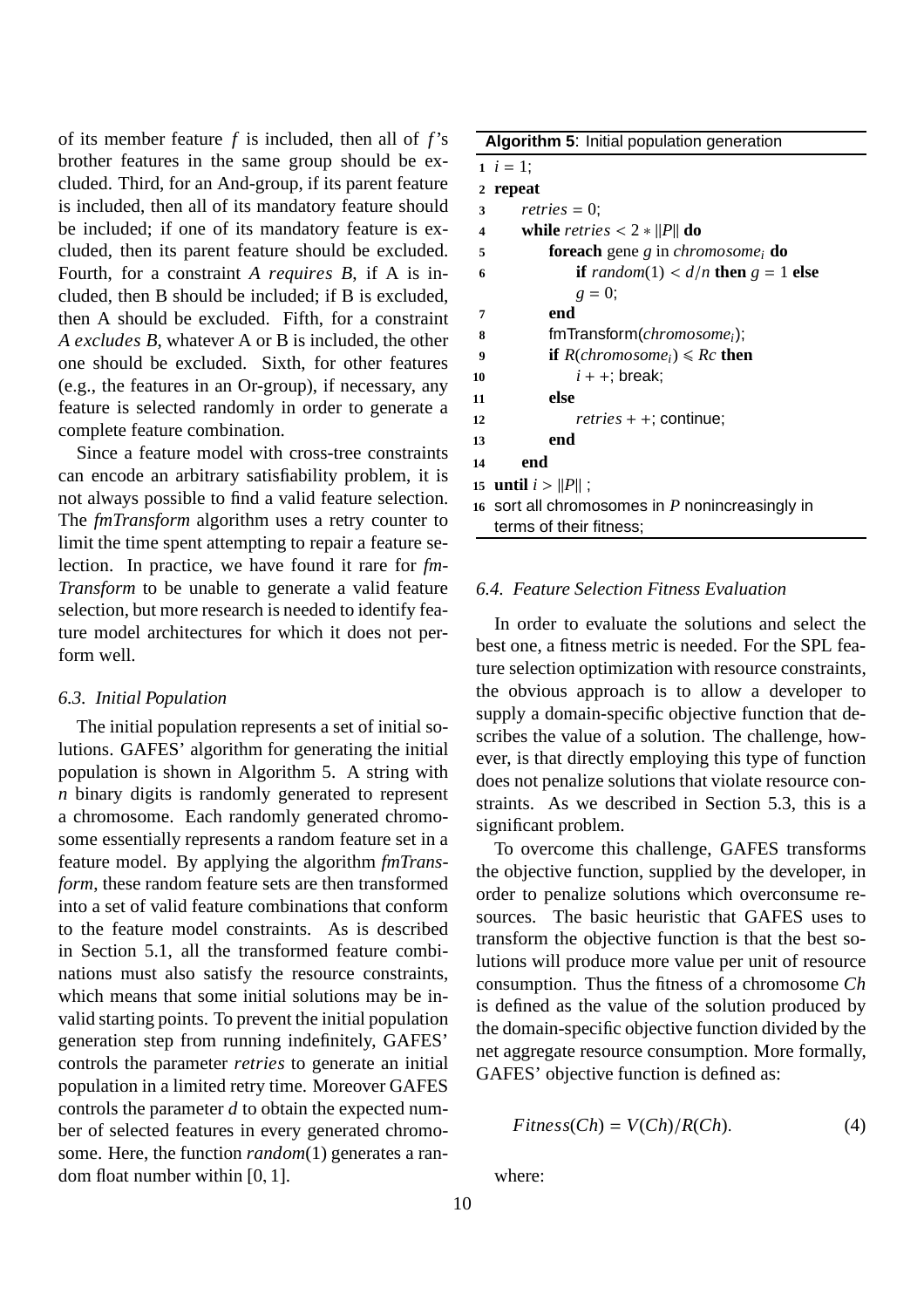- **Ch** is a chromosome in the population, indicating a feature selection in a feature model.
- **V(Ch)** is the value of the solution *Ch*, determined by the domain-specific objective function provided by the developer. For example, the value produced by a specific feature selection indicates the possible performance, cost, maintainability, stability, etc.
- **R(Ch)** is the sum of the resources consumed by all the features included in the chromosome *Ch*. The resources consumed by a specific feature indicates the possible CPU, memory, development staff time, etc.

Developers can adapt the fitness function to optimize for different measurement like performance, maintenance, etc. by changing *V*(*Ch*). *R*(*Ch*) can be seen as a penalty factor of the fitness function, which makes solutions that provide higher value per unit of resource consumption preferred. When facing multiple kinds of resource, *R*(*Ch*) can be designed as a multiple-dimensional vector where each dimension indicates one kind of resource. This approach also permits weighting of resources to reflect importance.

# *6.5. Selection and Replacement of Feature Selections*

The chromosome selection process for the next generation adopts a simple random selection mechanism. For each generation, two parent chromosomes are selected randomly in the population. The crossover operation generates a new chromosome (offspring) out of the two parents, and the mutation operation slightly perturbs the offspring.

GAFES adopts the replacement mechanism developed in (Bui & Moon, 1996). If the generated offspring is superior to both parents, it replaces the similar parent; if it is in between the two parents, it replaces the inferior parent; otherwise, the most inferior chromosome in the population is replaced. GAFES stops when the number of generations reaches the predefined maximum generation *G*.

#### *6.6. Crossover and Mutation*

GAFES uses the standard crossover and mutation operations. As is shown in Figure 5, a uniform



Figure 5: An example of uniform crossover and point mutation

crossover operation is used to combine bits sampled uniformly from the two parents. In this case, the crossover mask is generated as a random bit string with each bit chosen at random and independent of the others. The point mutation operation produces small random changes to the bit string by choosing a single bit at random, then changing its value. Mutation is performed after crossover.

#### *6.7. Parameters*

No systematic parameter optimization process has so far been attempted, but we use the following parameters in our experiments: population size  $||P||=$ 30, maximum generation *G*= 100, crossover probability = 1 (always applied), and mutation rate =  $0.1$ .

#### *6.8. Algorithmic Complexity*

We first analyze the algorithmic complexity of *fmTransform*. As is shown in Algorithm 3 and Algorithm 4, both *IncludeFeature(f)* and *ExcludeFeature(f)* cost  $O(cm \log n)$ , where *m* is the average number of child features for each feature and *c* is the maximum number of cross-tree constraints (i.e., all the *requires* and *excludes* relationships) in the feature model. Thus, in Algorithm 2, step 2∼4 costs *O*(||*S <sup>R</sup>*|| ∗ (*cm* log *n*)). Step 5∼7 costs *O*( $||S_V||$  ∗ *m*). Step 8∼13 costs *O*( $||S_G||$  ∗ *cm* log<sup>2</sup> *n*). Since  $||S_R|| < n$ ,  $||S_V|| < n$ , and  $||S_G|| < n$ , the total time of Algorithm 2,  $T(fmTransform)$ , is  $O(\text{cmn} \log n + \text{mn} + \text{cmn} \log^2 n) = O(\text{cmn} \log^2 n).$ 

The algorithmic complexity of GAFES shown in Algorithm 1 can be decomposed as follows. The first step requires  $O(||P|| * log ||P|| + ||P||^2 *$  $T(fmTransform) = O(||P||^2 * T(fmTransform))$ time to generate an initial population, as is shown in Algorithm 5. The parents selection operation in step 3 costs  $O(1)$ , the crossover operation in step 4  $O(n)$ , the mutation operation in step 5  $O(1)$ , the replace operation in step 8  $O(||P||)$ . Thus, step 2∼9 costs  $O(G * (||P|| + n + T(fmTransform)))=$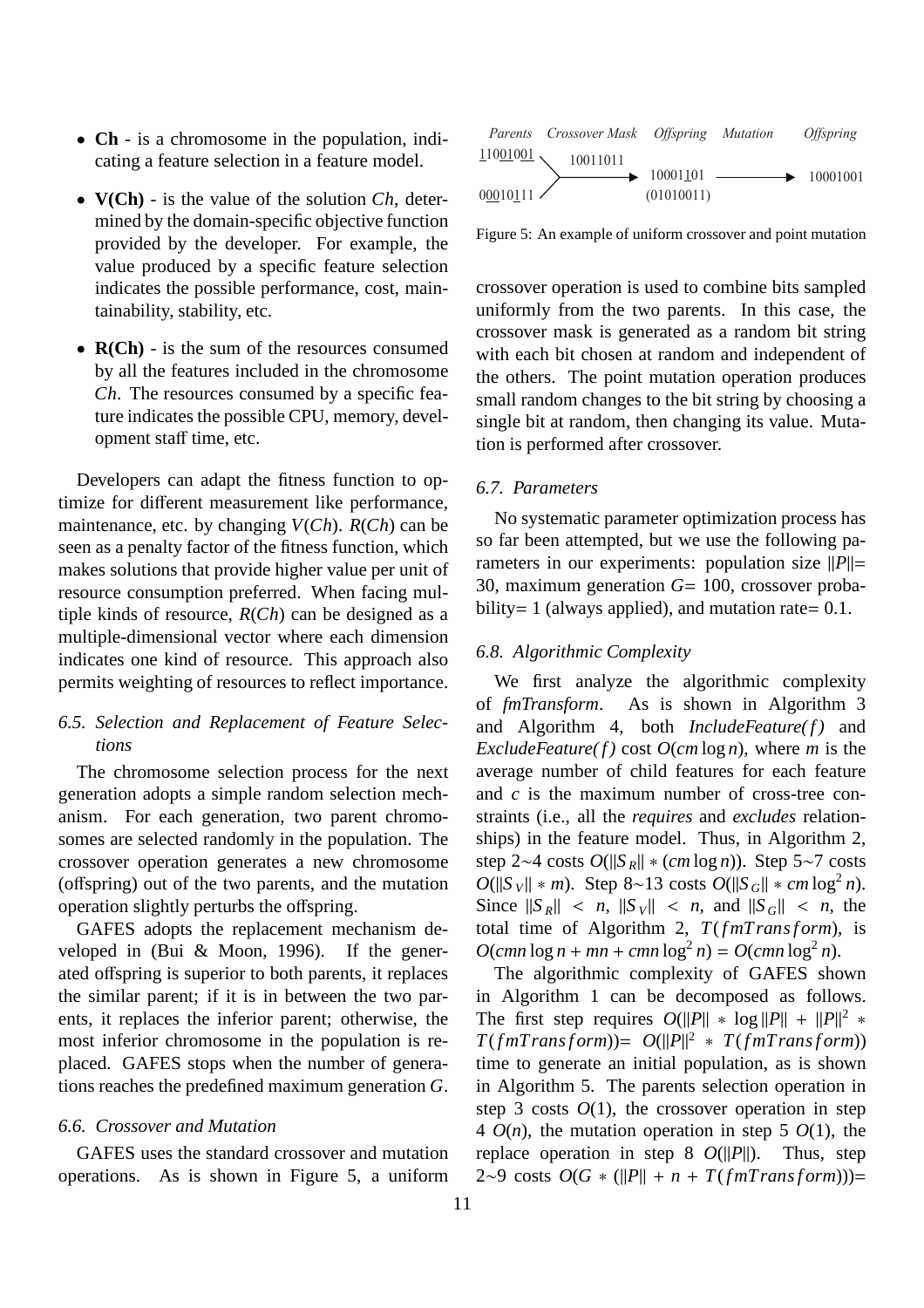$O(G * T(fmTransform))$ . Step 10 costs  $O(||P||)$ . Here,  $||P||=30$  and  $G=100$ . Thus, the total time of Algorithm 2 is  $O(||P||^2 * T(fmTransform) + G *$  $T(fmTransform) = O(||P||^2 * T(fmTransform) =$  $O(||P||^2 * cmn \log^2 n)$ . If there are no cross-tree constraints, the complexity is reduced to  $O(||P||^2 *$  $mn \log^2 n$ ). Both algorithmic complexities are polynomial.

#### **7. Empirical Results**

In this section, we present empirical results from our experiments and evaluate our approach. As an approximation algorithm, our approach cannot guarantee that the generated approximation answer is optimal. For effectiveness evaluation, we introduce an important metric, *optimality* (Approximation Answer/Optimal Answer), to measure how close the algorithm can get to the optimal answer. Another important consideration is the *time consumption* and *scalability* because we must ensure that our approach is efficient even if there are hundreds or thousands of features.

#### *7.1. Experimental Setup*

We first adopt Thum's method (Thum et al., 2009) to randomly generate feature models with different characteristics. We also use the test pattern generation technique devised by (Akbar et al., 2001) to generate random optimization problem instances for which we knew the optimal answer. Then we parametrically control the size of feature models for a thorough runtime evaluation.

Independent parameters in our experiments are the number of features in a feature model. The time needed to generate an approximation answer and the optimality are measured as dependent variables. To reduce the fluctuations in the dependent variables caused by random generation, we performed 100 repetitions for each configuration of independent parameters, i.e., we generated 100 random feature models with the same parameters and each performed the same optimization problem. All measurements were performed on the same Windows XP with Inter Pentium 4 CPU 3.0GHz and 2GB RAM.

#### *7.1.1. Feature Model Generation*

The algorithm to randomly generate feature models of size *n* is as follows (Thum et al., 2009): starting with a single *root* node, runs several iterations of the generation process. In each iteration, an existing node without children is randomly selected, and between one and ten children are randomly added. These child nodes are connected to the parent either by And- (50% probability), Or- (25% probability) or Alternative-group (25% probability). Children in an And-group are optional by a 50% probability. This iterative process is continued until the feature model has *n* features. All features with children are considered non-terminal. Moreover, we also generate cross-tree constraints (*requires* and *excludes*). For every 10 features, one constraint is generated by the following algorithm: two different features are randomly selected, and then are connected randomly by *requires* (50% probability) or *excludes* (50% probability) link. According to Thum's survey (Thum et al., 2009), these parameters are backed up by most of the surveyed feature models and represent a rough average. Thus, these generated feature models basically reflect the characteristics of realistic feature models.

The above generated feature models can be easily translated into propositional formulas (Batory, 2005; Thum et al., 2009). We use the SAT solver *sat4J*<sup>1</sup> to validate these feature models and discard all feature models that do not have a single valid configuration (mostly due to poorly chosen cross-tree constraints). We repeat the entire process until the appropriate number of valid feature models is generated.

We fixed the following parameters: maximum number of children= 10; type of child group= (50%, 25%, 25%); optional child= 50%; number of crosstree constraints= 0.1\*n; variables in cross-tree constrains= 2. Again, Thum's survey (Thum et al., 2009) shows that these parameters reflect real feature models.

#### *7.1.2. Test Pattern Generation*

The optimization problem in product derivation is initialized by the following pseudo random numbers:

 ${}^{1}$ http://www.sat4j.org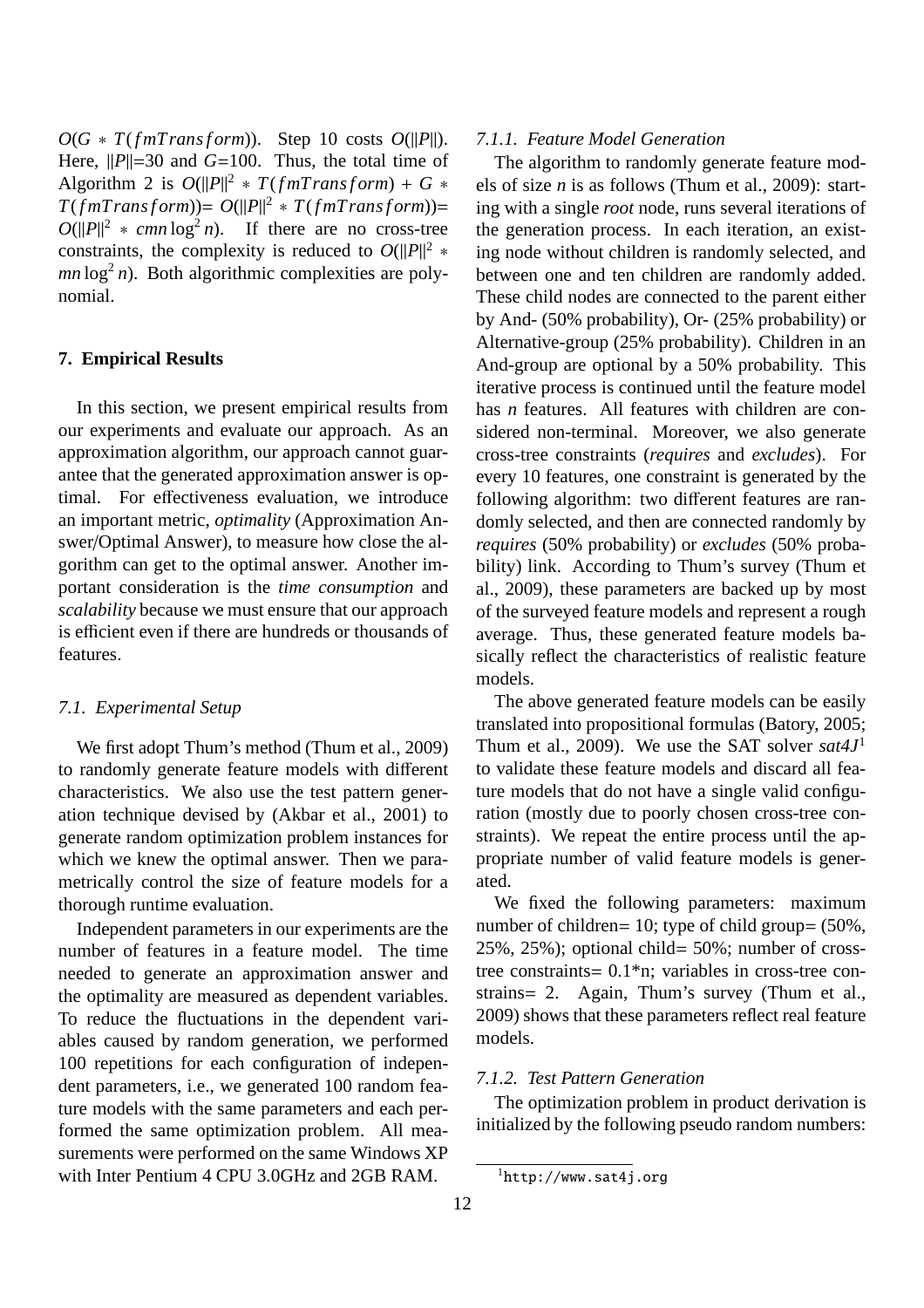resource consumed by each terminal feature  $r(t f_i)$  = *random*( $R_{max}$ ), resource consumed by each nonterminal feature  $r(n f_i) = 0$ ; value per unit resource *unitV* = *random*(*UnitV<sub>max</sub>*); value for each terminal feature  $v(t f_i) = r(t f_i) * unitV + random(V_{max})$ , value for each non-terminal feature  $v(n f_i) = 0$ . Here, *Rmax*, *UnitVmax*, and *Vmax* are the upper bound of resource requirement, unit price of resource, and the extra value of a feature after its consumed resource price. The value of each item is not directly proportional to the resource consumption. The function *random*(*i*) returns an integer from 0 to  $(i - 1)$ , following the uniform distribution. The total resource constraint  $Rc = R_{max} * n_{TF} * 0.8$  where  $n_{TF}$  is the number of all terminal features in a feature model.

According to (Akbar et al., 2001), if we want to generate a problem for which an optimal answer is known, the following reinitializations have to be done. If *S* is the set of features selected by an approximation algorithm, then  $R(S) = \sum_{f_i \in S} r(f_i)$ , i.e, exactly equal to the sum of consumed resources of all selected features, and the value associated with each selected feature is  $v(f_i) = r(f_i) * unitV + V_{max}$ . Thus  $V(S) = \sum_{f_i \in S} v(f_i) = \sum_{f_i \in S} (r(f_i) * unitV + V_{max})$ . This reinitializations ensures maximum value per unit resource for the selected feature.

#### *7.2. Experiment 1: Small Feature Models*

We implemented GAFES using Java. For comparison, we implemented White's method (White et al., 2009), called *Filtered Cartesian Flattening* (FCF), that can transform the SPL feature selection optimization with resource constraints into a Multi-dimensional Multiple-choice Knapsack Problem (MMKP). Then we solved the MMKP problem to generate an optimized feature selection using two kinds of optimization techniques: the Branch and Bound with Linear Programming (BBLP) (Alsuwaiyel, 1999) and the Modified Heuristic (M-HEU) algorithms (Akbar et al., 2001). M-HEU is a heuristic technique. It puts an upper limit on the number of upgrades and downgrades that can be performed (Akbar et al., 2001). BBLP can find an exact solution. But finding exact solutions is NP-hard, which means that it is not feasible to apply BBLP to all practical cases (e.g.,  $n \ge 500$ ). Therefore, we

first performed an experiment on small feature models whose size *n* varies from 10 to 200.

**Hypothesis.** Our hypothesis was that GAFES would be faster than FCF+BBLP because GAFES is an approximation algorithm and FCF+BBLP an exact one. GAFES would be also faster than FCF+M-HEU due to general knowledge of traditional GAs. In addition, we believed GAFES could obtain better optimality than the other two approaches.

**Experiment 1 Results.** Table 2 shows a comparison among FCF+BBLP, FCF+M-HEU, and GAFES. Here, the experiment is performed on each feature model whose size *n* varies from 10 to 200, as is listed in column 1. 100 feature models for each size are generated randomly with the same parameters, as is described in section 7.1.1, and we only take the mean value of their results. We used the constants  $R_{max} = 10$ , *Unit* $V_{max} = 10$ , and  $V_{max} = 20$  for generation of test cases, as is explained in section 7.1.2. Data is not initialized for a predefined maximum total value for the selected features.

The columns *TBBLP*, *TM*−*HEU* , and *TGA* show the time requirement for the FCF+BBLP, FCF+M-HEU, and GAFES solutions. The column *TGAInit* gives the time requirement for the initialization of GAFES. The column  $T_{GAlnit}/T_{GA}$  presents the proportion of the initialization to the whole GAFES in time consumption. We can see that the initialization time occupies a considerable proportion (about 30-45%) of the whole time.

The columns  $(T_{BBLP} - T_{GA})/T_{BBLP}$  and  $(T_{M-HEU} - T_{GH}T_{BH})$  $T_{GA}$ )/ $T_{M-HEU}$  indicate the proportion of the time saved by GAFES to the whole time consumption by FCF+BBLP and FCF+M-HEU respectively. For tiny feature models with 10 features, GAFES consumed more time than FCF+BBLP and FCF+M-HEU. For feature models whose size varies from 50 to 200, GAFES reduced 94-99% time consumption of FCF+BBLP and 92-97% time consumption of FCF+M-HEU.

The column  $V_{BBLP}$  gives the average value earned from the FCF+BBLP solutions. The columns *VM*−*HEU*/*VBBLP* and *VGA*/*VBBLP* indicate the average standardized value earned in the two heuristics (i.e., FCF+M-HEU and GAFES) with respect to the exact solutions generated by FCF+BBLP. FCF+M-HEU obtains 98-99% optimality while GAFES 87-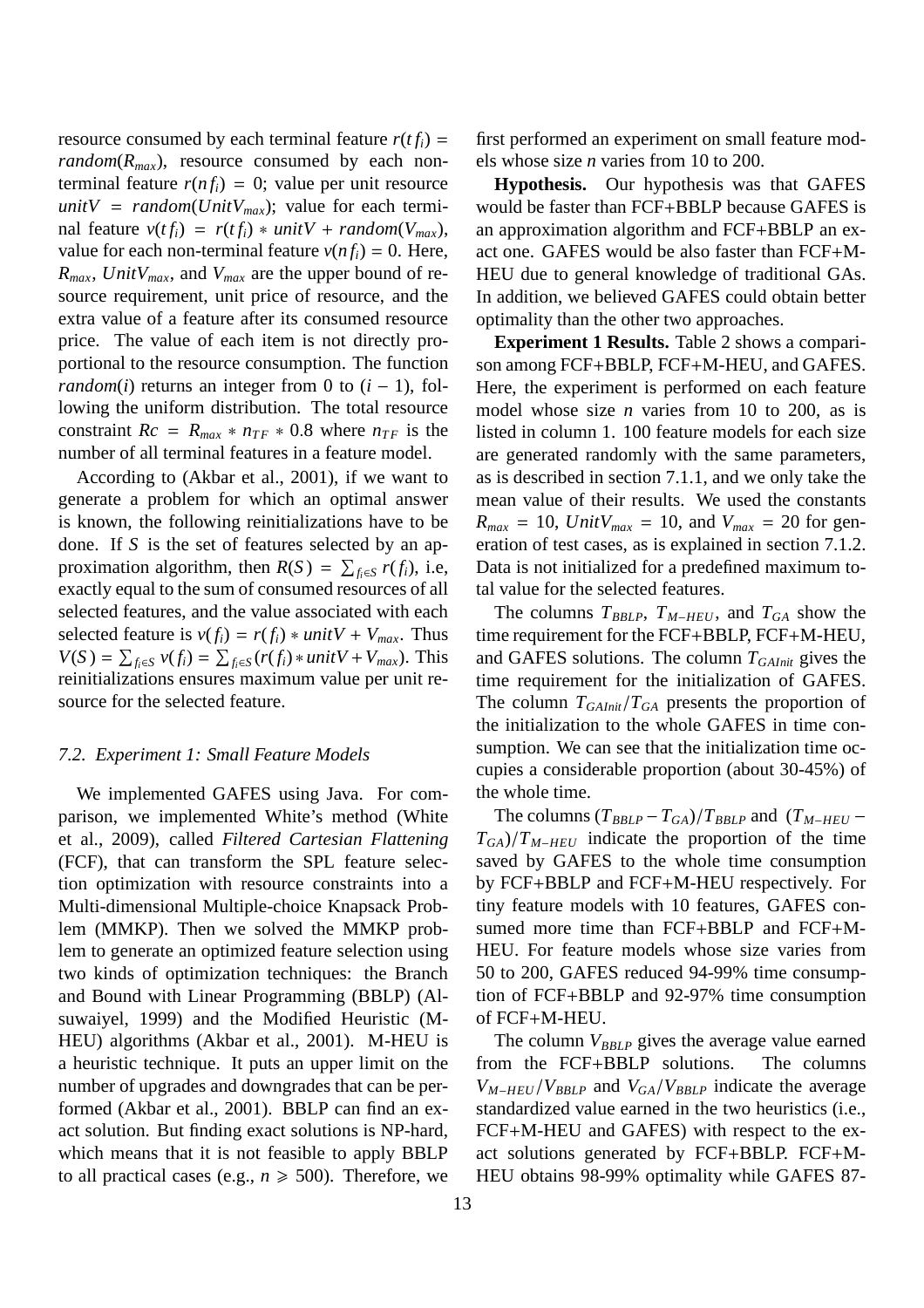Table 2: Experimental results for small feature models

| n   | $I$ <i>BBLP</i><br>(ms) | M-HEU<br>(ms) | <sup>I</sup> GAInit<br>(ms) | $T_{GA}$<br>(ms)    | <sup>I</sup> GAInit<br>$T_{GA}$ | $I_{BBLP}-I_{GA}$<br>BBLP | $I_{M-HEU}-I_{GA}$<br>I M-HEU | $'$ BBLP | <i>V<sub>M-HEU</sub></i><br>$V_{BBLP}$ | $V_{GA}$<br>V BBLP | VGA<br>V M-HEU | $\sigma_{M-HEU}$ | $\sigma_{GA}$ |
|-----|-------------------------|---------------|-----------------------------|---------------------|---------------------------------|---------------------------|-------------------------------|----------|----------------------------------------|--------------------|----------------|------------------|---------------|
| 10  | 0.95                    | 0.79          | 1.03                        |                     | .3270                           | $-2.3158$                 | $-2.9873$                     | 348.37   | 0.986                                  | 0.866              | 0.878          | 0.0685           | 0.0699        |
| 50  | 202.99                  | 160.35        | 3.64                        | 12.27<br>. <u>.</u> | 0.2967                          | 0.9396                    | 0.9235                        | '362.05  | 0.989                                  | 0.874              | 0.884          | 0.0540           | 0.0402        |
| 100 | 813.74                  | 1217.44       | 12.39                       | 31.79               | 0.3897                          | 0.9825                    | 0.9739                        | 2211.03  | 0.981                                  | 0.903              | 0.920          | 0.0356           | 0.0439        |
| 200 | 8800.76                 | 3070.32       | 45.                         | 1.53<br>$10^{4}$    | 0.4508                          | 0.9885                    | 0.9669                        | 3825.20  | 0.976                                  | 0.895              | 0.917          | 0.0498           | 0.0582        |

90%, which did not beat FCF's optimality as expected. The column *VGA*/*VM*−*HEU* shows that GAFES produces solutions with 88-92% of the optimality of FCF+M-HEU. In addition, σ*M*−*HEU* and σ*GA* are the standard deviation of standardized total value achieved in the 100 feature models, given to indicate stability.

#### *7.3. Experiment 2: Large Feature Models*

From Table 2, we can see that the time requirements of FCF+BBLP solutions increase dramatically with the size of feature models because of the exponential computation complexity of exact techniques. It is impractical to test the performance of FCF+BBLP solutions for larger feature models. Hence, in this experiment, we only performed FCF+M-HEU and GAFES on large feature models whose size varies from 500 to 10000. Moreover, due to the lack of the solutions of exact techniques (i.e., FCF+BBLP), we adopt the test pattern generation technique described in section 7.1.2 to estimate the optimality achieved by the two heuristics (i.e., FCF+M-HEU and GAFES).

**Hypothesis.** Based on the results of Experiment 1, our hypothesis for this experiment was that GAFES would be faster than FCF+M-HEU. GAFES would have better scalability than FCF+M-HEU. But, based on the first experiment, we expected GAFES to have slightly lower optimality than FCF+M-HEU.

**Experiment 2 Results.** Table 3 shows a comparison between FCF+M-HEU and GAFES. Like Experiment 1, 100 feature models for each size are generated randomly with the same parameters, as is described in section 7.1.1, and we only take the mean value of their results. We still used the constants  $R_{max} = 10$ , *UnixV*<sub>max</sub> = 10, and  $V_{max} = 20$  for generation of test cases, as is explained in section 7.1.2. Data is not initialized for a predefined maximum total value for the selected features.

The columns  $T_{M-HEU}$  and  $T_{GA}$  show the time requirement for the FCF+M-HEU and GAFES solutions. From the column  $T_{G A Init}/T_{G A}$ , we can see that the time requirement for GAFES initialization, *TGAInit*, accounts for 20-23% of the total time of GAFES. The column  $(T_{M-HEU} - T_{GA})/T_{M-HEU}$  shows that GAFES reduces 45-94% time consumption of FCF+M-HEU.

The column *MaxValue* indicates the average value generated by the reinitialization in the test pattern generation technique. Taking *MaxValue* as the optimal answer, FCF+M-HEU obtains 89-93% optimality while GAFES about 86%. The column  $V_{GA}/V_{M-HEU}$  shows that GAFES produces solutions with 93-97% of the optimality of FCF+M-HEU. From the columns  $\sigma_{M-HEU}$  and  $\sigma_{GA}$ , we can see that all the values, achieved in the 100 random feature models for each size, maintains relatively stable.

#### *7.4. Discussion of Results* & *Threats to Validity*

From Table 2 and Table 3, we can conclude that GAFES performs more efficiently than existing exact (i.e., FCF+BBLP) and heuristic (i.e., FCF+M-HEU) approaches. That is, it produced nearly as optimal results (within 86-90%) in 45-99% less time. Only for tiny feature models with 10 features, GAFES consumed more time than FCF+BBLP and FCF+M-HEU, which is caused by the fixed retry time for generating an initial population and the fixed number of maximum generation defined in GAFES. For most of the feature models whose size varies from 20 to 10000, GAFES reduces 45-99% time consumption of FCF+BBLP or FCF+M-HEU. Especially for large feature models (size  $>$  500), GAFES obtains better scalability than FCF+M-HEU. As for optimality, GAFES stays well above 86% optimality, which is with 88-97% optimal of FCF+M-HEU. In addition, the stability of the solution performance is almost same in both the cases generated by the two heuristics.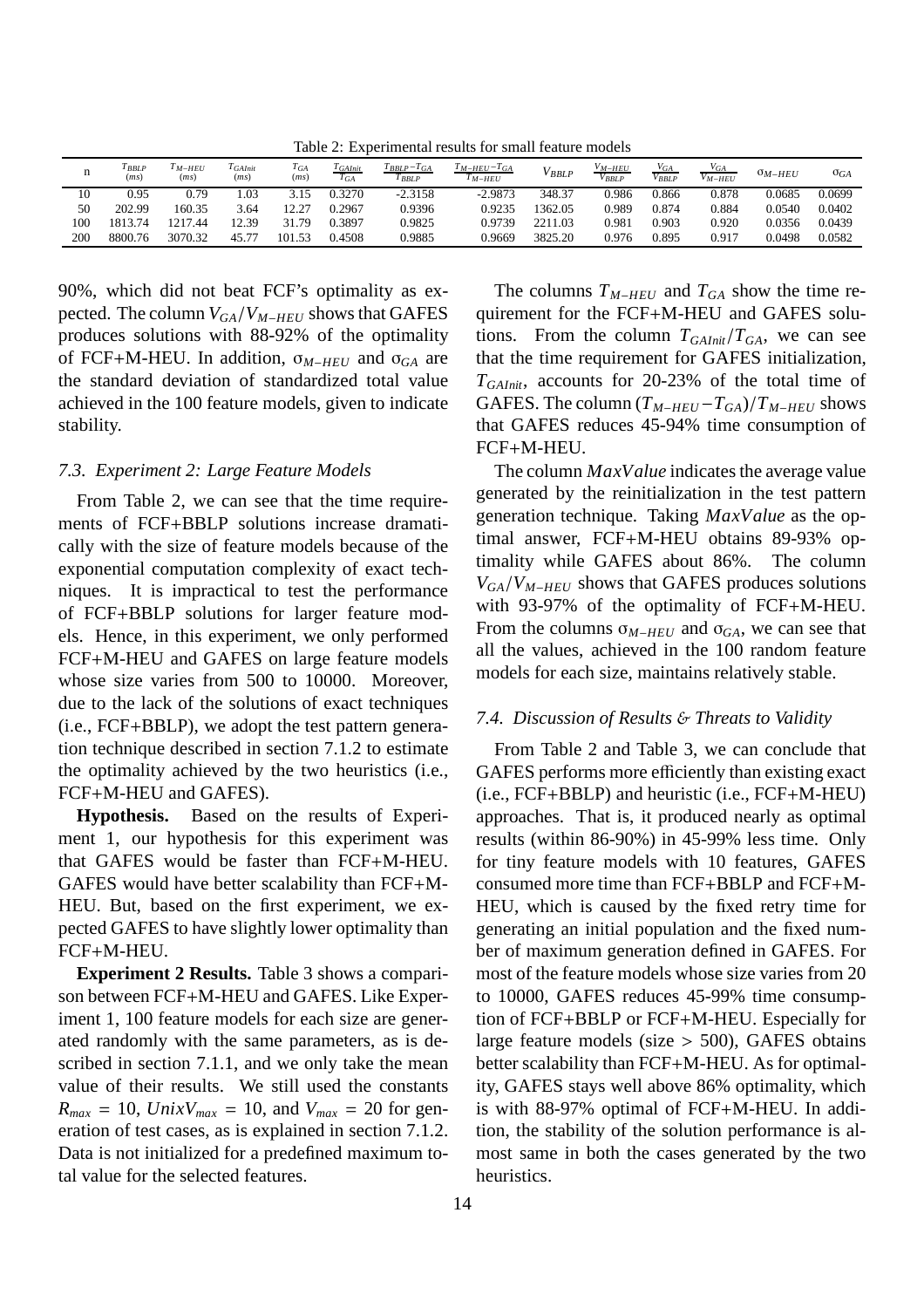Table 3: Experimental results for large feature models

| n     | <sup>I</sup> M-HEU<br>(ms) | $T_{GAlnit}$<br>(ms) | $T_{GA}$<br>(ms) | $T_{G AInit}$<br>$T_{GA}$ | $T_{M-HEU}-T_{GA}$<br>$T_{M-HEU}$ | MaxV     | V <sub>M–HEU</sub><br>MaxV | V <sub>GA</sub><br>MaxV | $V_{GA}$<br>$V_{M-HEI}$ | $\sigma_{M-HEU}$ | $\sigma_{GA}$ |
|-------|----------------------------|----------------------|------------------|---------------------------|-----------------------------------|----------|----------------------------|-------------------------|-------------------------|------------------|---------------|
| 500   | 6193.43                    | 88.63                | 384.42           | 0.2306                    | 0.9379                            | 348.37   | 0.933                      | 0.863                   | 0.925                   | 0.0530           | 0.0512        |
| 1000  | 14083.91                   | 354.55               | 1513.68          | 0.2342                    | 0.8925                            | 1362.05  | 0.905                      | 0.862                   | 0.952                   | 0.0699           | 0.0539        |
| 2000  | 33270.84                   | 1453.25              | 6211.57          | 0.2340                    | 0.8133                            | 2211.03  | 0.897                      | 0.861                   | 0.960                   | 0.0780           | 0.0484        |
| 5000  | 91429.64                   | 6213.59              | 31358.35         | 0.1981                    | 0.6570                            | 3825.20  | 0.890                      | 0.856                   | 0.962                   | 0.0769           | 0.0506        |
| 10000 | 194093.20                  | 22486.81             | 107632.03        | 0.2089                    | 0.4455                            | 77470.71 | 0.887                      | 0.857                   | 0.966                   | 0.0715           | 0.0523        |

Threats to internal validity are influences that can affect the time requirement of all exact and heuristic solutions that have not been considered. We cannot guarantee that computation time depends on certain shapes of a feature model or certain resource constraints. However, to avoid effects of certain feature models, all of input feature models are generated automatically by simulating known feature models and each measurement is repeated 100 times with freshly generated feature models.

Threats to external validity are conditions that limit our ability to generalize the results of our experiments to industrial practice. We generated feature models with the described algorithm and parameters, and confirmed that they align well with those known feature models acquired from existing publications in SPL community. We cannot guarantee that our generated test cases are typical in practice. However, to simulate practical situation as far as possible, we randomly generate the consumed resource and the provided value for each terminal features. Moreover, test data is not initialized for a predefined maximum total value for the selected features. The total resource constraint is generated dynamically for each random feature model.

# **8. Related Work**

This section compares our work on GAFES to related work on AI approaches and other approaches for feature selection optimization, including exact and heuristic techniques and visualization techniques.

## *8.1. Exact Techniques for SPL Feature Selection*

Many exact techniques in the AI community have been applied and extended to solve the SPL feature selection optimization. Benavides et al. (Benavides

et al., 2005) considered resource constraints in product derivation process and applied Constraint Satisfaction Problems (CSPs) to model and solve feature selection problems automatically. Their technique works well for small-scale problems where an approximation technique is not needed. For large-scale problems, however, their technique is too computationally demanding. In contrast, GAFES works well on large-scale problems.

Mannion (Mannion, 2002), Batory (Batory, 2005), and Czarnecki et al. (Czarnecki & Wasowski, 2007) applied propositional logic to automated feature selection. However, these techniques were not designed to handle integer resource constraints and thus cannot handle the SPL feature selection optimization with resource constraints. Moreover, these techniques depend on SAT or BDD solvers that use exponential algorithms. GAFES is a polynomial-time algorithm that can handle integer resource constraints and thus can solve the SPL feature selection optimization with resource constraints even on largescale problems.

Zhang et al. (Zhang et al., 2003) poposed a technique for reasoning about SPL variant quality attributes using Bayesian Belief Networks. Jarzabek et al. (Jarzabek et al., 2006) developed another technique in this area based on soft goals. However, these techniques is designed for selecting features in situations where it is difficult to predict the impact of a feature selection. But in GAFES, the exact impact of each feature selection on the resource consumption of the variant is known. The two techniques are complementary to each other. If the exact impact of feature selections on variant quality is not known, the techniques of Zhang or Jarzabek can be used. If the impact of feature selection is known, GAFES is appropriate.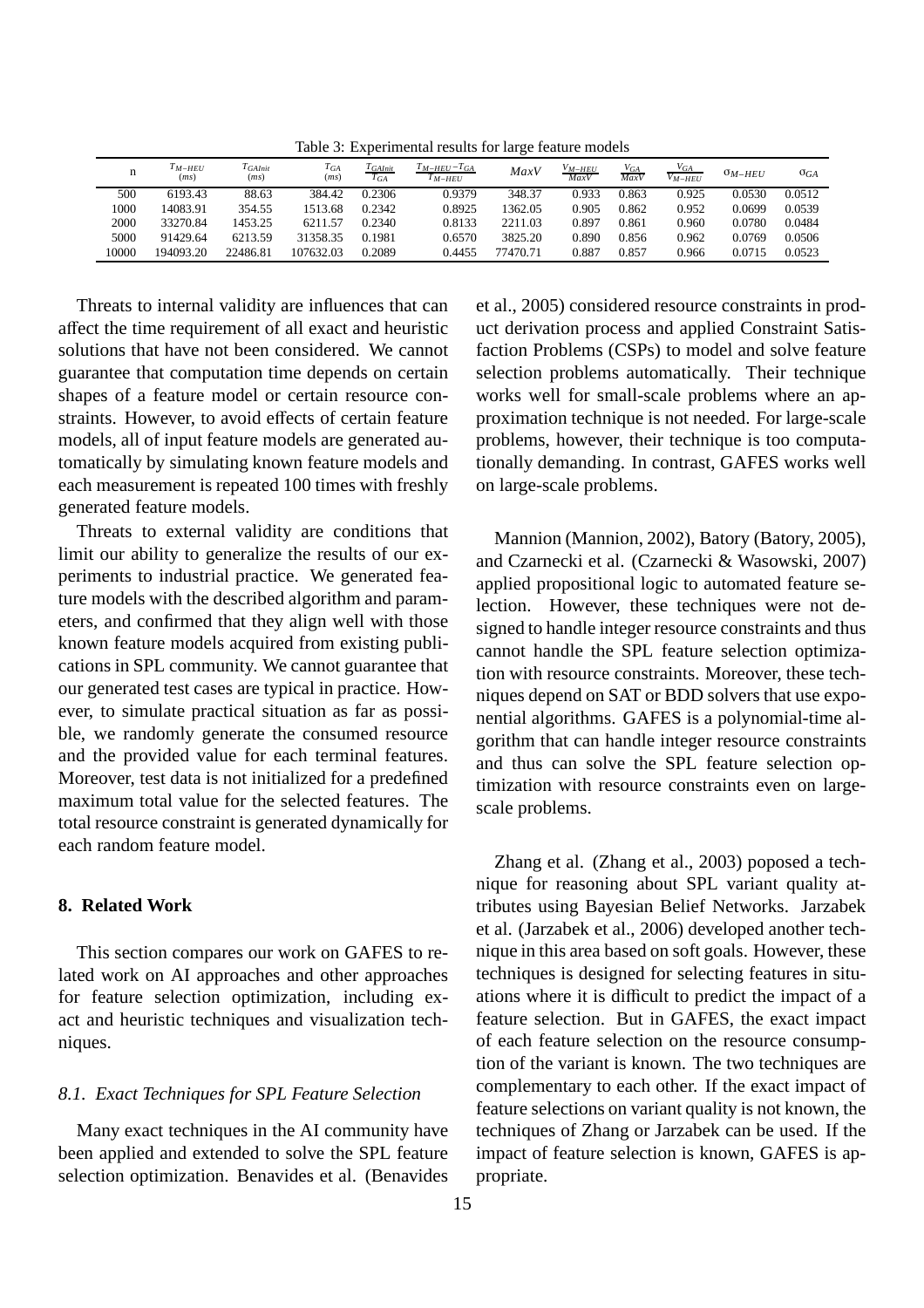#### *8.2. Heuristics for SPL Feature Selection*

Although exact algorithms to solve NP-hard problems have exponential complexity, each NP-hard problem typically has a number of approximation algorithms that can be used to solve it with acceptable optimality. Search-based software engineering (Harman, 2007) advocates the application of optimization techniques from the operations research and heuristic (or metaheuristic) computation research communities to software engineering. It has already had several successful application domains in software engineering (Harman, 2007), such as optimizing the search for requirements to form the next release (Bagnall et al., 2001) and optimizing test data selection and prioritization (Walcott et al., 2006). However, to the best of our knowledge, there is only one work from White et al. (White et al., 2009) providing an approximation algorithm for the SPL feature selection optimization with resource constraints.

White et al. (White et al., 2009) provided a polynomial time approximation algorithm for selecting a highly optimal set of features that adheres to a set of resource constraints. They proposed the FCF technique that transforms the optimized feature selection problem into the MMKP problem, and then use the M-HEU technique (Akbar et al., 2001) to solve the MMKP problem. However, their approach still requires significant computing time for large-scale problems. Moreover their approach involves two approximation processes, one is in the FCF stage to transform all And- and Or-groups into Alternativegroups, another is in the M-HEU stage to generate an approximation solution. In addition, their approach demands a higher resource tightness, which is also a common problem for the heuristic techniques that solve the MMKP problem (Akbar et al., 2001; White et al., 2009).

GAFES also provides a heuristic solution. Compared with White's method (FCF+M-HEU), it has only one approximation process, i.e, the genetic process of generating an approximation solution. Moreover GAFES avoids the limitation of resource tightness because it transforms the SPL feature selection optimization into a genetic problem not an MMKP problem. Experiments show that GAFES can reduce 45-97% time consumption of FCF+M-HEU.

#### *8.3. Feature Model Visualization Techniques*

Some researchers developed special visualization techniques to assist developers in decision making during the product derivation process. Sellier and Mannion (Sellier & Mannion, 2007) proposed a visualization metamodel for representing inter-dependencies between SPLs and described a tool to realize these visualizations. Botterweck et al. (Botterweck et al., 2007) presented a metamodel that described staged feature configuration and introduced a tool that illustrated the advantages of interactive visualization in managing feature configuration. However, these approaches focus more on functional requirements of a product and their dependencies and less on non-functional requirements or resource constraints (Siegmund et al., 2008). Moreover, industrial-sized feature models with hundreds or thousands of features make a fully manual feature selection process usually impossible.

#### **9. Concluding Remarks & Lessons Learned**

To quickly derive an optimal product configuration, developers need algorithmic techniques to automatically generate a valid feature selection that optimize desired product properties. However, finding a feature selection with optimal product capability subject to required constraints is an NP-hard problem. Although there are numerous heuristic techniques for many NP-hard problems, they cannot directly support the SPL feature selection optimization with resource constraints because they are not designed to handle various structural and semantic constraints defined in the feature model. This lack of heuristics limits the scale of feature model on which developers can realistically optimize and evaluate a large number of possible product configurations.

This paper presents a GA-based feature selection approach, GAFES, for automated product derivation in SPLs. The key to adapting GAs to the SPL feature selection optimization successfully is that we design an algorithm that can transform an arbitrary feature set into a valid feature combination conforming to the feature model constraints. Experiments show that GAFES can achieve an average of 86- 90% optimality even for large feature models. Moreover GAFES can derive a feature selection 45-99%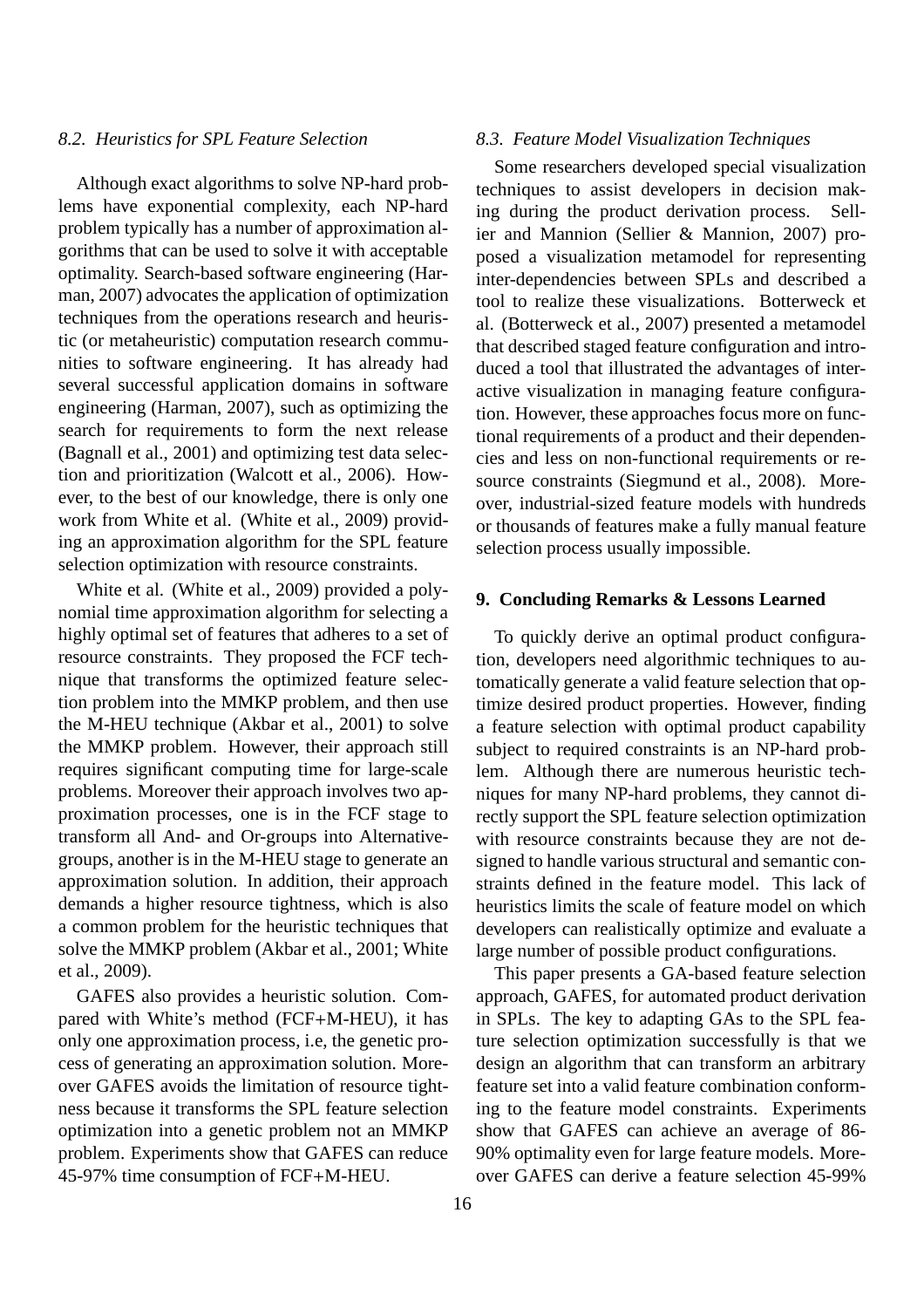faster than existing heuristic and exact feature selection techniques.

From our research on GAFES, we learned the following important lessons:

- 1. For large-scale feature models, exact techniques suffer from exponential algorithmic complexity and typically require days, months, or more, to solve the SPL feature selection optimization with resource constraints. In general, heuristic techniques have a polynomial algorithmic complexity. GAFES is heuristic and achieves 45-97% faster than existing heuristics (e.g., FCF+M-HEU) for the SPL feature selection problem.
- 2. GAFES produces solutions with 86-97% optimal of prior feature selection techniques. However, prior feature selection techniques, such as FCF+BBLP and FCF+M-HEU, obtain better optimality at the cost of longer solving time, which is caused by traversing larger solution space. In addition, the optimality gained by GAFES maintains relatively stable for different size of feature models.
- 3. GAFES is most applicable to domains, such as distributed real-time and embedded systems where the precise impact of feature selections on the performance and resource consumption of the product is known.
- 4. A key component of GAFES is the algorithm *fmTransform* that can, in most cases, transform an arbitrary feature set into a valid feature combination in a feature model. Since many stochastic heuristics, such as GAs and Ant Colony Optimization techniques, work on a range of randomly generated feature sets and finally generate an arbitrary feature selection, the algorithm *fmTransform* can be seen as a trigger for applying these stochastic heuristics to the SPL feature selection problem.

In future work, we plan to adapt more heuristics, such as ant colony optimization (Al-Ani, 2005) and particle swarm optimization (Lin et al., 2008), to the SPL feature selection optimization with resource constraints.

#### **Acknowledgments**

Funding was provided by the National Natural Science Foundation of China (NSFC No. 60773088), the National High-tech R&D Program of China (863 Program No. 2009AA04Z106), and the Key Program of Basic Research of Shanghai Municipal S&T Commission (No. 08JC1411700).

- Akbar, M. M., Manning, E. G., Shoja, G. C., Khan, S., 2001. Heuristic Solutions for the Multiple-Choice Multidimension Knapsack Problem. In: Proceedings of ICCS'01, San Francisco, CA, USA, pp. 659-668.
- Al-Ani, A., 2005. An Ant Colony Optimization Based Approach for Feature Selection. In: Proceedings of AIML'05, Cairo, Egypt.
- Alsuwaiyel, M. H., 1999. Algorithms: design techniques and analysis. World Scientific.
- Bagnall, A. J., Rayward-Smith, V. J., Whittley, I., 2001. The next release problem. Information & Software Technology 43 (14), 883-890.
- Batory, D., 2005. Feature Models, Grammars, and Propositional Formulas. In: Proceedings of SPLC'05, Rennes, France, pp. 7-20.
- Batory, D., Benavides, D., Ruiz-Cortes, A., 2006. Automated analysis of feature models: challenges ahead. Communications of the ACM 49 (12), 45-47.
- Benavides, D., Martin-Arroyo, P. T., Cortes, A. R., 2005. Automated Reasoning on Feature Models. In: Proceedings of CAiSE'05, Porto, Portugal, pp. 491-503.
- Benavides, D., Ruiz-Cortes, A., Batory, D., Heymans, P., 2008. First International Workshop on Analysis of Software Product Lines (ASPL'08). In: Proceedings of SPLC'08, Limerick, Ireland, pp. 385.
- Boeing Company, 2002. Bold Stroke Avionics Software Family. URL: <http://splc.net/fame/boeing.html>.
- Botterweck, G., Nestor, D., Preubner, A., Cawley, C., Thiel, S., 2007. Towards Supporting Feature Configuration by Interactive Visualisation. In: Proceedings of 1st International Workshop on Visualisation in Software Product Line Engineering (ViSPLE 2007), Tokyo, Japan, pp. 125-131.
- Bui, T. N., Moon, B. R., 1996. Genetic Algorithm and Graph Partitioning. IEEE Transactions on Computers 45 (7), 841- 855.
- Clements, P., Northrop, L., 2001. Software Product Lines: Practices and Patterns. Addison-Wesley, Boston, MA, USA.
- Czarnecki, K., Wasowski, A., 2007. Feature Diagrams and Logics: There and Back Again. In: Proceedings of SPLC'07, Kyoto, Japan, pp. 23-34.
- Deelstra, S., Sinnema, M., Bosch, J., 2004. Experiences in Software Product Families: Problems and Issues During Product Derivation. In: Proceedings of SPLC'04, Boston, MA, USA, pp. 165-182.
- Deelstra, S., Sinnema, M., Bosch, J., 2005. Product derivation in software product families: a case study. Journal of Systems and Software 74 (2), 173-194.